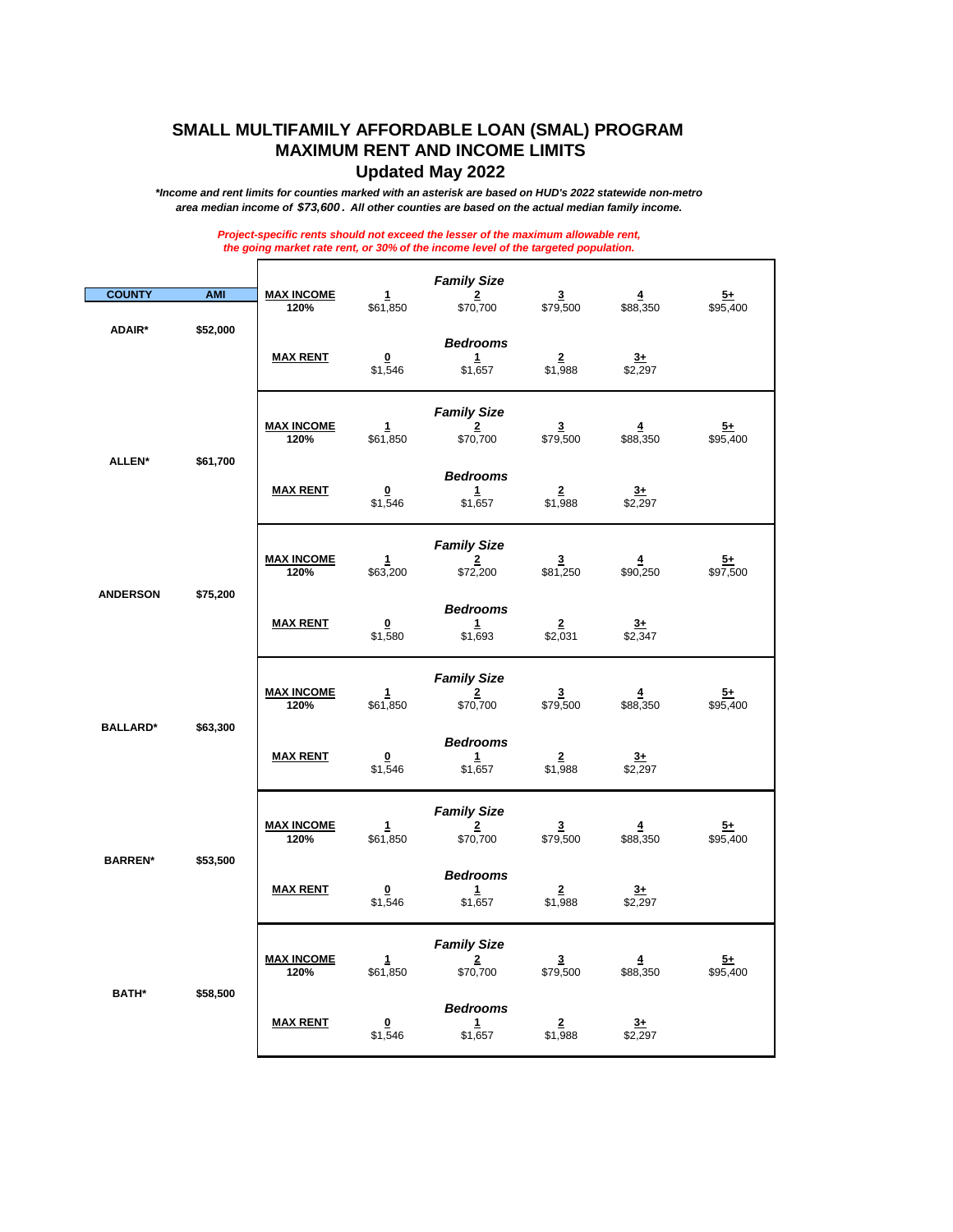|                   |                 |                                    |                                    | <b>Family Size</b>                               |                                      |                             |                             |
|-------------------|-----------------|------------------------------------|------------------------------------|--------------------------------------------------|--------------------------------------|-----------------------------|-----------------------------|
| <b>COUNTY</b>     | <b>AMI</b>      | <b>MAX INCOME</b><br>120%          | $\mathbf{1}$<br>\$61,850           | $\overline{2}$<br>\$70,700                       | $\overline{\mathbf{3}}$<br>\$79,500  | $\overline{4}$<br>\$88,350  | $\frac{5+}{2}$<br>\$95,400  |
| BELL*             | \$36,000        | <b>MAX RENT</b>                    | $\overline{\mathbf{0}}$<br>\$1,546 | <b>Bedrooms</b><br>$\mathbf{1}$<br>\$1,657       | $\overline{2}$<br>\$1,988            | $3+$<br>\$2,297             |                             |
|                   |                 | <b>MAX INCOME</b><br>120%          | $\mathbf{1}$<br>\$83,250           | <b>Family Size</b><br>$\overline{2}$<br>\$95,150 | $\overline{\mathbf{3}}$<br>\$107,050 | $\overline{4}$<br>\$118,950 | $\frac{5+}{128,450}$        |
| <b>BOONE</b>      | \$99,100        | <b>MAX RENT</b>                    | $\overline{\mathbf{0}}$<br>\$2,081 | <b>Bedrooms</b><br>$\mathbf{1}$<br>\$2,230       | $\frac{2}{2,676}$                    | $\frac{3+}{\$3,093}$        |                             |
| <b>BOURBON</b>    | \$87,300        | <b>MAX INCOME</b><br>120%          | 1<br>\$73,350                      | <b>Family Size</b><br>$\overline{2}$<br>\$83,850 | $\overline{\mathbf{3}}$<br>\$94,300  | $\overline{4}$<br>\$104,800 | $\frac{5+}{13,150}$         |
|                   | <b>MAX RENT</b> | $\overline{\mathbf{0}}$<br>\$1,834 | <b>Bedrooms</b><br>1<br>\$1,965    | $\overline{2}$<br>\$2,358                        | $\frac{3+}{2,724}$                   |                             |                             |
|                   |                 | <b>MAX INCOME</b><br>120%          | 1<br>\$61,850                      | <b>Family Size</b><br>$\frac{2}{\$70,700}$       | $\overline{3}$<br>\$79,500           | $\overline{4}$<br>\$88,350  | <u>5+</u><br>\$95,400       |
| BOYD*             | \$65,400        | <b>MAX RENT</b>                    | $\overline{\mathbf{0}}$<br>\$1,546 | <b>Bedrooms</b><br>$\mathbf{1}$<br>\$1,657       | $\overline{2}$<br>\$1,988            | $3+$<br>\$2,297             |                             |
| <b>BOYLE*</b>     | \$69,900        | <b>MAX INCOME</b><br>120%          | $\mathbf{1}$<br>\$61,850           | <b>Family Size</b><br>2<br>\$70,700              | $\frac{3}{1}$ \$79,500               | $\overline{4}$<br>\$88,350  | $\overline{5+}$<br>\$95,400 |
|                   |                 | <b>MAX RENT</b>                    | $\overline{\mathbf{0}}$<br>\$1,546 | <b>Bedrooms</b><br>$\mathbf{1}$<br>\$1,657       | $\overline{2}$<br>\$1,988            | $\frac{3+}{2,297}$          |                             |
|                   |                 | <b>MAX INCOME</b><br>120%          | $\mathbf{1}$<br>\$83,250           | <b>Family Size</b><br>$\overline{2}$<br>\$95,150 | $\frac{3}{107,050}$                  | $\frac{4}{18,950}$          | $\frac{5+}{128,450}$        |
| <b>BRACKEN</b>    | \$99,100        | <b>MAX RENT</b>                    | $\pmb{0}$<br>\$2,081               | <b>Bedrooms</b><br>1<br>\$2,230                  | $\overline{2}$<br>\$2,676            | $\frac{3+}{\$3,093}$        |                             |
|                   |                 | <b>MAX INCOME</b><br>120%          | 1<br>\$61,850                      | <b>Family Size</b><br>$\frac{2}{\$70,700}$       | $\frac{3}{1}$ \$79,500               | 4<br>\$88,350               | $\frac{5+}{95,400}$         |
| <b>BREATHITT*</b> | \$41,800        | <b>MAX RENT</b>                    | $\overline{\mathbf{0}}$<br>\$1,546 | <b>Bedrooms</b><br>$\frac{1}{1,657}$             | $\frac{2}{1,988}$                    | $\frac{3+}{2,297}$          |                             |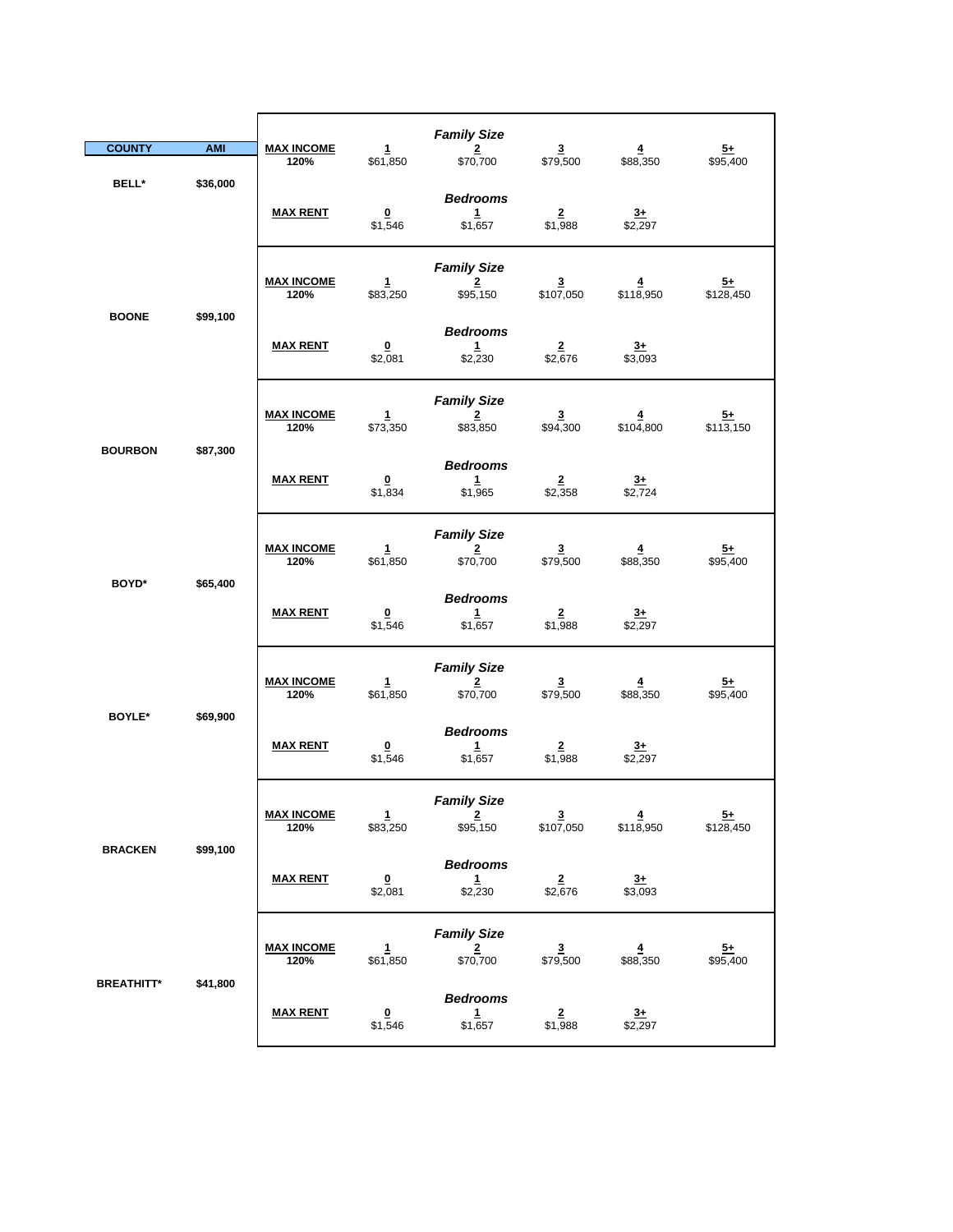| <b>COUNTY</b>              | <b>AMI</b> | <b>MAX INCOME</b>         | 1                                   | <b>Family Size</b><br>$\overline{2}$                      | $\overline{\mathbf{3}}$               | $\overline{4}$                      | $5+$                         |
|----------------------------|------------|---------------------------|-------------------------------------|-----------------------------------------------------------|---------------------------------------|-------------------------------------|------------------------------|
| <b>BRECKINRIDGE*</b>       | \$70,000   | 120%<br><b>MAX RENT</b>   | \$61,850<br>$\pmb{0}$<br>\$1,546    | \$70,700<br><b>Bedrooms</b><br>$\mathbf{1}$<br>\$1,657    | \$79,500<br>$\overline{2}$<br>\$1,988 | \$88,350<br>$3+$<br>\$2,297         | \$95,400                     |
|                            |            | <b>MAX INCOME</b><br>120% | 1<br>\$71,150                       | <b>Family Size</b><br>2<br>\$81,350                       | 3<br>\$91,500                         | 4<br>\$101,650                      | $\frac{5+}{109,800}$         |
| <b>BULLITT</b>             | \$84,700   | <b>MAX RENT</b>           | $\underline{\mathbf{0}}$<br>\$1,779 | <b>Bedrooms</b><br>1<br>\$1,906                           | $\frac{2}{2,288}$                     | $\frac{3+}{2,643}$                  |                              |
|                            |            | <b>MAX INCOME</b><br>120% | 1<br>\$61,850                       | <b>Family Size</b><br>$\frac{2}{100}$                     | 3<br>\$79,500                         | 4<br>\$88,350                       | <u>5+</u><br>\$95,400        |
| <b>BUTLER*</b><br>\$60,300 |            | <b>MAX RENT</b>           | 0<br>\$1,546                        | <b>Bedrooms</b><br>1<br>\$1,657                           | $\overline{2}$<br>\$1,988             | $3+$<br>\$2,297                     |                              |
|                            | \$68,900   | <b>MAX INCOME</b><br>120% | $\mathbf{1}$<br>\$61,850            | <b>Family Size</b><br>$\overline{\mathbf{2}}$<br>\$70,700 | $\overline{\mathbf{3}}$<br>\$79,500   | $\overline{\mathbf{4}}$<br>\$88,350 | $\frac{5+}{95,400}$          |
| <b>CALDWELL*</b>           |            | <b>MAX RENT</b>           | $\overline{\mathbf{0}}$<br>\$1,546  | <b>Bedrooms</b><br>1<br>\$1,657                           | $\overline{\mathbf{2}}$<br>\$1,988    | $\frac{3+}{2}$<br>\$2,297           |                              |
|                            |            | <b>MAX INCOME</b><br>120% | $\mathbf{1}$<br>\$61,850            | <b>Family Size</b><br>$\overline{2}$<br>\$70,700          | $\overline{\mathbf{3}}$<br>\$79,500   | $\overline{4}$<br>\$88,350          | $\frac{5+}{2}$<br>\$95,400   |
| <b>CALLOWAY*</b>           | \$65,000   | <b>MAX RENT</b>           | $\overline{\mathbf{0}}$<br>\$1,546  | <b>Bedrooms</b><br>$\mathbf{1}$<br>\$1,657                | $\overline{\mathbf{2}}$<br>\$1,988    | $\overline{3+}$<br>\$2,297          |                              |
|                            |            | <u>MAX INCOME</u><br>120% | 1<br>\$83,250                       | <b>Family Size</b><br>$2 \rightarrow$<br>\$95,150         | <u>3</u><br>\$107,050                 | 4<br>\$118,950                      | $\overline{5+}$<br>\$128,450 |
| <b>CAMPBELL</b>            | \$99,100   | <b>MAX RENT</b>           | $\overline{\mathbf{0}}$<br>\$2,081  | <b>Bedrooms</b><br>$\mathbf{1}$<br>\$2,230                | $\frac{2}{2,676}$                     | $3+$<br>\$3,093                     |                              |
| <b>CARLISLE*</b>           |            | <b>MAX INCOME</b><br>120% | $\mathbf{1}$<br>\$61,850            | <b>Family Size</b><br>$\overline{\mathbf{2}}$<br>\$70,700 | $\overline{\mathbf{3}}$<br>\$79,500   | $\overline{4}$<br>\$88,350          | $5+$<br>\$95,400             |
|                            | \$68,400   | <b>MAX RENT</b>           | $\overline{\mathbf{0}}$<br>\$1,546  | <b>Bedrooms</b><br>$\mathbf{1}$<br>\$1,657                | $\overline{2}$<br>\$1,988             | $rac{3+}{2}$<br>\$2,297             |                              |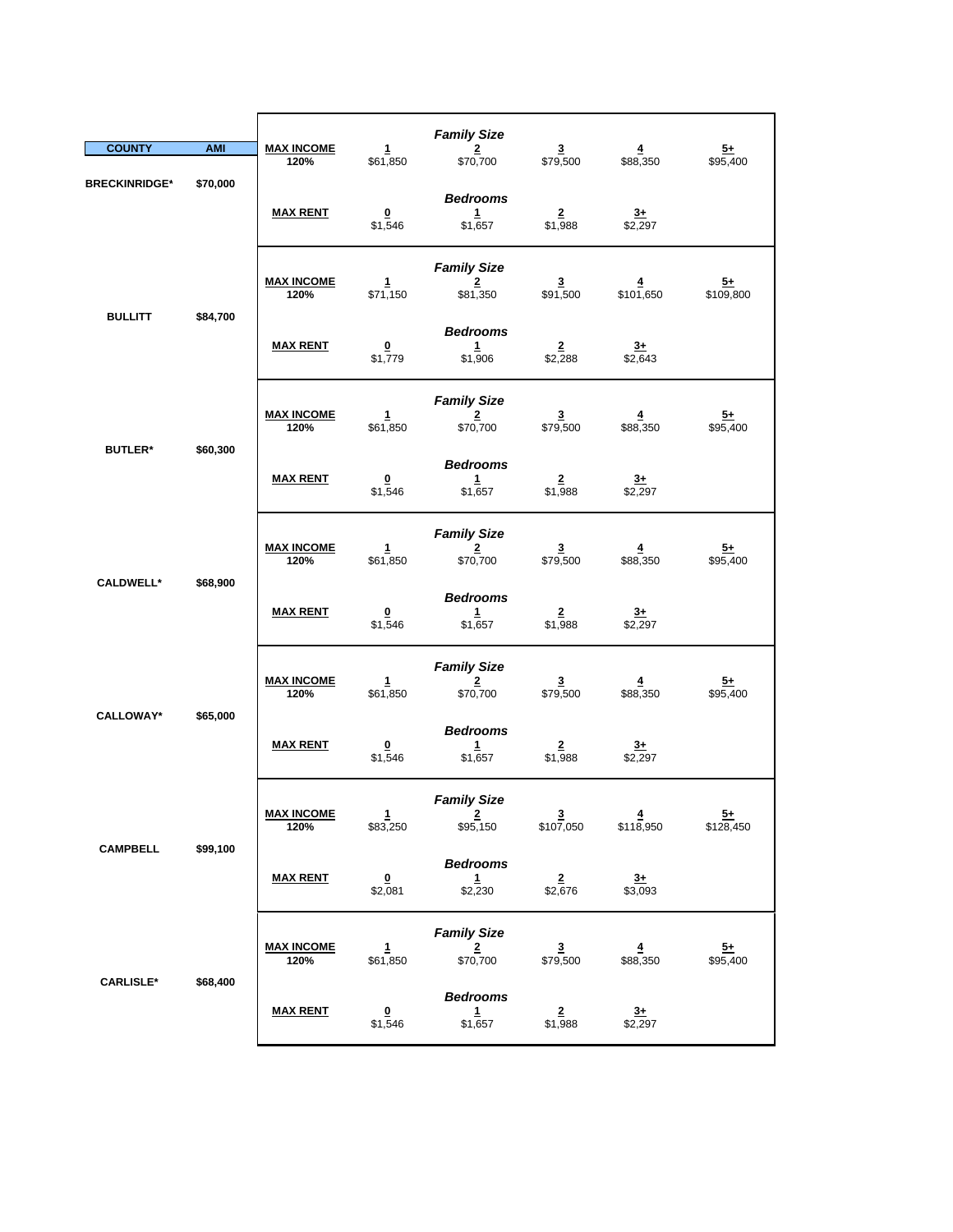|                   |                    |                           |                                    | <b>Family Size</b>                                        |                                     |                             |                             |
|-------------------|--------------------|---------------------------|------------------------------------|-----------------------------------------------------------|-------------------------------------|-----------------------------|-----------------------------|
| <b>COUNTY</b>     | <b>AMI</b>         | <b>MAX INCOME</b><br>120% | $\mathbf{1}$<br>\$61,850           | $\overline{2}$<br>\$70,700                                | $\overline{\mathbf{3}}$<br>\$79,500 | $\overline{4}$<br>\$88,350  | $\frac{5+}{2}$<br>\$95,400  |
| <b>CARROLL*</b>   | \$58,800           | <b>MAX RENT</b>           | $\overline{\mathbf{0}}$<br>\$1,546 | <b>Bedrooms</b><br>1<br>\$1,657                           | $\overline{2}$<br>\$1,988           | $3+$<br>\$2,297             |                             |
|                   |                    | <b>MAX INCOME</b><br>120% | 1<br>\$61,850                      | <b>Family Size</b><br>$\overline{2}$<br>\$70,700          | $\overline{3}$<br>\$79,500          | 4<br>\$88,350               | <u>5+</u><br>\$95,400       |
| <b>CARTER*</b>    | \$51,400           | <b>MAX RENT</b>           | $\overline{\mathbf{0}}$<br>\$1,546 | <b>Bedrooms</b><br>1<br>\$1,657                           | $\frac{2}{1,988}$                   | $\frac{3+}{2,297}$          |                             |
|                   |                    | <b>MAX INCOME</b><br>120% | $\mathbf{1}$<br>\$61,850           | <b>Family Size</b><br>$\overline{\mathbf{2}}$<br>\$70,700 | $\overline{\mathbf{3}}$<br>\$79,500 | $\overline{4}$<br>\$88,350  | $5+$<br>\$95,400            |
|                   | CASEY*<br>\$47,200 | <b>MAX RENT</b>           | $\overline{\mathbf{0}}$<br>\$1,546 | <b>Bedrooms</b><br>$\mathbf{1}$<br>\$1,657                | $\overline{2}$<br>\$1,988           | $\overline{3+}$<br>\$2,297  |                             |
|                   |                    | <b>MAX INCOME</b><br>120% | $\mathbf{1}$<br>\$61,850           | <b>Family Size</b><br>$\overline{2}$<br>\$70,700          | $\frac{3}{1}$ \$79,500              | $\frac{4}{1}$ \$88,350      | $\frac{5+}{95,400}$         |
| <b>CHRISTIAN*</b> | \$70,500           | <b>MAX RENT</b>           | $\overline{\mathbf{0}}$<br>\$1,546 | <b>Bedrooms</b><br>$\mathbf{1}$<br>\$1,657                | $\overline{2}$<br>\$1,988           | $rac{3+}{2}$<br>\$2,297     |                             |
| <b>CLARK</b>      | \$87,300           | <b>MAX INCOME</b><br>120% | $\mathbf{1}$<br>\$73,350           | <b>Family Size</b><br>$\overline{2}$<br>\$83,850          | $\overline{\mathbf{3}}$<br>\$94,300 | $\overline{4}$<br>\$104,800 | $\frac{5+}{13,150}$         |
|                   |                    | <b>MAX RENT</b>           | $\overline{\mathbf{0}}$<br>\$1,834 | <b>Bedrooms</b><br>1<br>\$1,965                           | $\overline{\mathbf{2}}$<br>\$2,358  | $3+$<br>\$2,724             |                             |
|                   |                    | <b>MAX INCOME</b><br>120% | $\mathbf{1}$<br>\$61,850           | <b>Family Size</b><br>$\overline{2}$<br>\$70,700          | $\overline{3}$<br>\$79,500          | $\overline{4}$<br>\$88,350  | $\overline{5+}$<br>\$95,400 |
| <b>CLAY*</b>      | \$39,500           | <b>MAX RENT</b>           | $\overline{\mathbf{0}}$<br>\$1,546 | <b>Bedrooms</b><br>$\mathbf{1}$<br>\$1,657                | $\frac{2}{1,988}$                   | $\frac{3+}{2,297}$          |                             |
| <b>CLINTON*</b>   |                    | <b>MAX INCOME</b><br>120% | $\mathbf{1}$<br>\$61,850           | <b>Family Size</b><br>$\overline{\mathbf{2}}$<br>\$70,700 | $\frac{3}{1}$ \$79,500              | $\overline{4}$<br>\$88,350  | $\frac{5+}{95,400}$         |
|                   | \$45,100           | <b>MAX RENT</b>           | $\overline{\mathbf{0}}$<br>\$1,546 | <b>Bedrooms</b><br>$\mathbf{1}$<br>\$1,657                | $\frac{2}{1,988}$                   | $rac{3+}{2}$<br>\$2,297     |                             |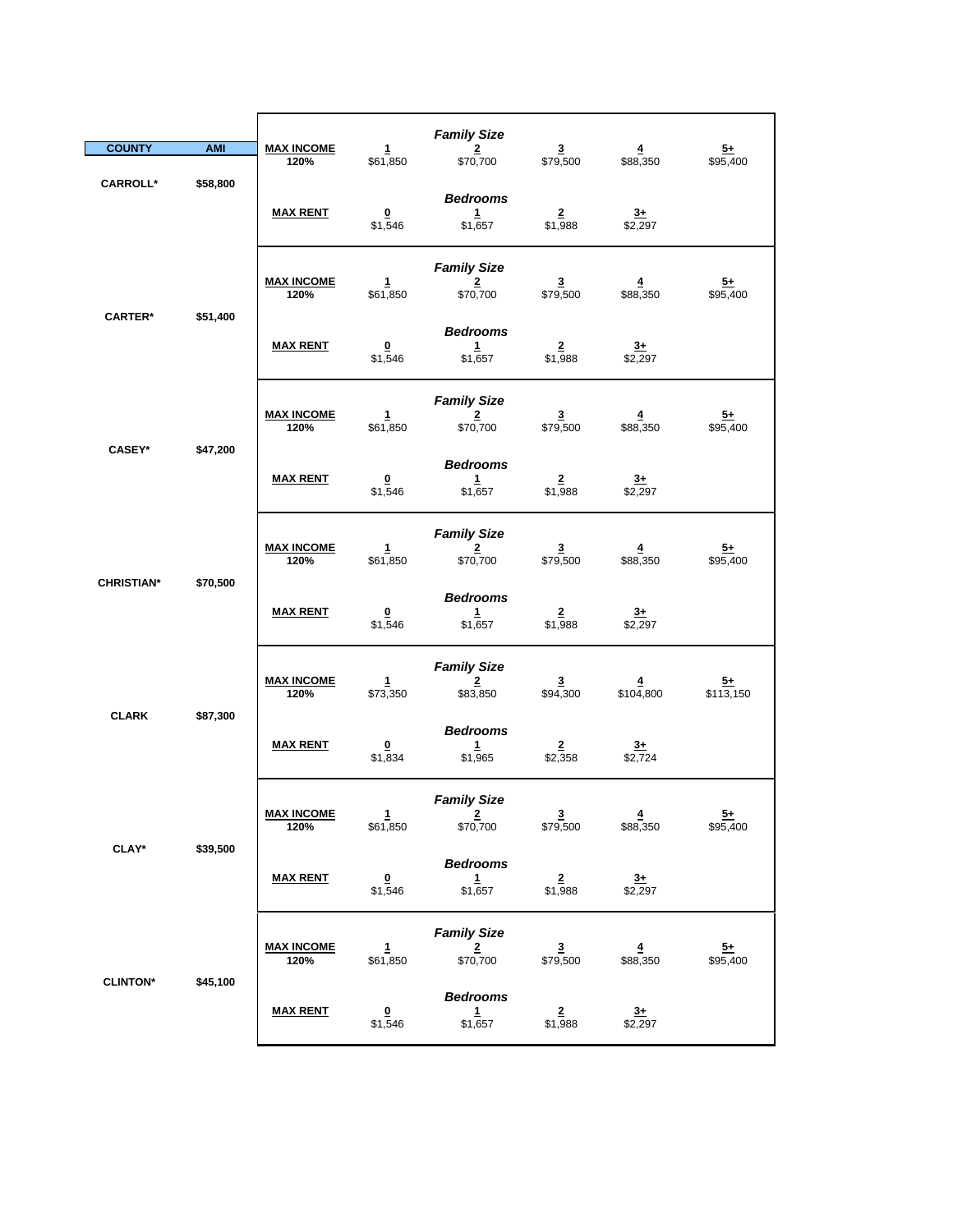| <b>COUNTY</b>      | <b>AMI</b>      | <b>MAX INCOME</b>         | 1                                  | <b>Family Size</b><br>$\overline{2}$                      | $\overline{\mathbf{3}}$             | $\overline{4}$          | $\frac{5+}{2}$              |
|--------------------|-----------------|---------------------------|------------------------------------|-----------------------------------------------------------|-------------------------------------|-------------------------|-----------------------------|
| <b>CRITTENDEN*</b> | \$65,900        | 120%                      | \$61,850                           | \$70,700                                                  | \$79,500                            | \$88,350                | \$95,400                    |
|                    |                 |                           | $\overline{\mathbf{0}}$<br>\$1,546 | <b>Bedrooms</b><br>$\mathbf{1}$<br>\$1,657                | $\overline{2}$<br>\$1,988           | $3+$<br>\$2,297         |                             |
| <b>CUMBERLAND*</b> | \$52,000        | <b>MAX INCOME</b><br>120% | 1<br>\$61,850                      | <b>Family Size</b><br>2<br>\$70,700                       | 3<br>\$79,500                       | 4<br>\$88,350           | $\frac{5+}{2}$<br>\$95,400  |
|                    |                 | <b>MAX RENT</b>           | $\overline{\mathbf{0}}$<br>\$1,546 | <b>Bedrooms</b><br>1<br>\$1,657                           | $\frac{2}{1,988}$                   | $\frac{3+}{2,297}$      |                             |
| <b>DAVIESS*</b>    |                 | <b>MAX INCOME</b><br>120% | $\mathbf{1}$<br>\$63,550           | <b>Family Size</b><br>2<br>\$72,600                       | 3<br>\$81,650                       | 4<br>\$90,750           | $5+$<br>\$98,000            |
| \$75,600           | <b>MAX RENT</b> | 0<br>\$1,589              | <b>Bedrooms</b><br>1<br>\$1,702    | $\overline{\mathbf{2}}$<br>\$2,041                        | $3+$<br>\$2,359                     |                         |                             |
|                    |                 | <b>MAX INCOME</b><br>120% | $\mathbf{1}$<br>\$63,100           | <b>Family Size</b><br>$\overline{2}$<br>\$72,100          | $\frac{3}{150}$                     | $\frac{4}{150}$         | $\frac{5+}{97,350}$         |
| <b>EDMONSON</b>    | \$75,100        | <b>MAX RENT</b>           | $\overline{\mathbf{0}}$<br>\$1,578 | <b>Bedrooms</b><br>1<br>\$1,690                           | $\overline{2}$<br>\$2,029           | $3+$<br>\$2,344         |                             |
| <b>ELLIOTT*</b>    | \$42,300        | <b>MAX INCOME</b><br>120% | $\mathbf{1}$<br>\$61,850           | <b>Family Size</b><br>$\overline{\mathbf{2}}$<br>\$70,700 | $\overline{\mathbf{3}}$<br>\$79,500 | 4<br>\$88,350           | $5+$<br>\$95,400            |
|                    |                 | <b>MAX RENT</b>           | $\overline{\mathbf{0}}$<br>\$1,546 | <b>Bedrooms</b><br>$\mathbf{1}$<br>\$1,657                | $\overline{2}$<br>\$1,988           | $3+$<br>$\sqrt{$2,297}$ |                             |
|                    | \$46,200        | <u>MAX INCOME</u><br>120% | $\overline{1}$<br>\$61,850         | <b>Family Size</b><br>$\overline{2}$<br>\$70,700          | $\overline{\mathbf{3}}$<br>\$79,500 | 4<br>\$88,350           | $\overline{5+}$<br>\$95,400 |
| <b>ESTILL*</b>     |                 | <b>MAX RENT</b>           | $\overline{\mathbf{0}}$<br>\$1,546 | <b>Bedrooms</b><br>$\mathbf{1}$<br>\$1,657                | $\frac{2}{1,988}$                   | $\frac{3+}{2,297}$      |                             |
| <b>FAYETTE</b>     |                 | <b>MAX INCOME</b><br>120% | $\mathbf{1}$<br>\$73,350           | <b>Family Size</b><br>$\overline{\mathbf{2}}$<br>\$83,850 | $\overline{\mathbf{3}}$<br>\$94,300 | $\frac{4}{104,800}$     | $5+$<br>\$113,150           |
|                    | \$87,300        | <b>MAX RENT</b>           | $\overline{\mathbf{0}}$<br>\$1,834 | <b>Bedrooms</b><br>$\mathbf{1}$<br>\$1,965                | $\overline{2}$<br>\$2,358           | $rac{3+}{2}$<br>\$2,724 |                             |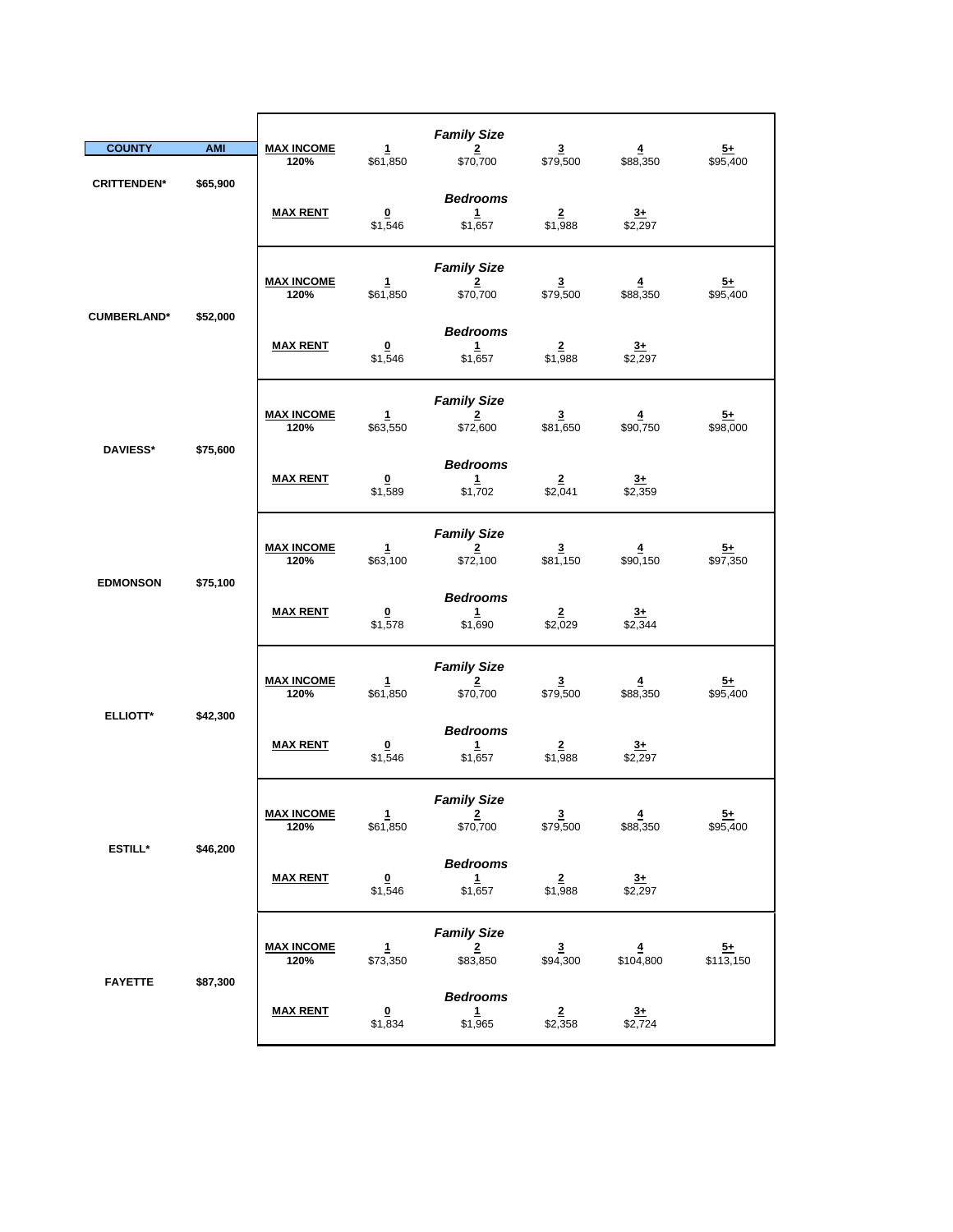| <b>COUNTY</b>   | <b>AMI</b>                  | <b>MAX INCOME</b><br>120% | $\mathbf{1}$<br>\$61,850            | <b>Family Size</b><br>$\overline{2}$<br>\$70,700 | $\overline{\mathbf{3}}$<br>\$79,500  | $\overline{\mathbf{4}}$<br>\$88,350 | $\frac{5+}{2}$<br>\$95,400  |
|-----------------|-----------------------------|---------------------------|-------------------------------------|--------------------------------------------------|--------------------------------------|-------------------------------------|-----------------------------|
| <b>FLEMING*</b> | \$59,000                    | <b>MAX RENT</b>           | $\Omega$<br>\$1,546                 | <b>Bedrooms</b><br>$\mathbf{1}$<br>\$1,657       | $\mathbf{2}$<br>\$1,988              | $3+$<br>\$2,297                     |                             |
|                 |                             | <b>MAX INCOME</b><br>120% | 1<br>\$61,850                       | <b>Family Size</b><br>$\overline{2}$<br>\$70,700 | $\overline{\mathbf{3}}$<br>\$79,500  | 4<br>\$88,350                       | $\frac{5+}{95,400}$         |
| <b>FLOYD*</b>   | \$46,700                    | <b>MAX RENT</b>           | $\overline{\mathbf{0}}$<br>\$1,546  | <b>Bedrooms</b><br>1<br>\$1,657                  | $\overline{2}$<br>\$1,988            | $\frac{3+}{2}$ \$2,297              |                             |
|                 | <b>FRANKLIN</b><br>\$79,200 | <b>MAX INCOME</b><br>120% | $\mathbf{1}$<br>\$66,550            | <b>Family Size</b><br>2<br>\$76,050              | $\mathbf{3}$<br>\$85,550             | 4<br>\$95,050                       | $5+$<br>\$102,650           |
|                 |                             | <b>MAX RENT</b>           | $\overline{\mathbf{0}}$<br>\$1,664  | <b>Bedrooms</b><br>1<br>\$1,783                  | $\overline{2}$<br>\$2,139            | $3+$<br>\$2,471                     |                             |
|                 |                             | <b>MAX INCOME</b><br>120% | $\mathbf{1}$<br>\$61,850            | <b>Family Size</b><br>$\overline{2}$<br>\$70,700 | $\frac{3}{1}$ \$79,500               | $\overline{4}$<br>\$88,350          | $\frac{5+}{95,400}$         |
| <b>FULTON*</b>  | \$48,100                    | <b>MAX RENT</b>           | $\overline{\mathbf{0}}$<br>\$1,546  | <b>Bedrooms</b><br>$\mathbf{1}$<br>\$1,657       | $\overline{2}$<br>\$1,988            | $\frac{3+}{2}$<br>\$2,297           |                             |
|                 |                             | <b>MAX INCOME</b><br>120% | $\mathbf{1}$<br>\$83,250            | <b>Family Size</b><br>$\overline{2}$<br>\$95,150 | $\overline{\mathbf{3}}$<br>\$107,050 | $\overline{4}$<br>\$118,950         | $\frac{5+}{2}$<br>\$128,450 |
| <b>GALLATIN</b> | \$99,100                    | <b>MAX RENT</b>           | $\underline{\mathbf{0}}$<br>\$2,081 | <b>Bedrooms</b><br>$\mathbf{1}$<br>\$2,230       | $\frac{2}{2,676}$                    | $\frac{3+}{1}$ \$3,093              |                             |
|                 |                             | <b>MAX INCOME</b><br>120% | 1<br>\$61,850                       | <b>Family Size</b><br>$\overline{2}$<br>\$70,700 | $\overline{3}$<br>\$79,500           | $\overline{4}$<br>\$88,350          | $\overline{5+}$<br>\$95,400 |
| GARRARD         | \$71,700                    | <b>MAX RENT</b>           | $\overline{\mathbf{0}}$<br>\$1,546  | <b>Bedrooms</b><br>$\frac{1}{\$1,657}$           | $\frac{2}{1,988}$                    | $\frac{3+}{2,297}$                  |                             |
|                 |                             | <b>MAX INCOME</b><br>120% | $\frac{1}{661,850}$                 | <b>Family Size</b><br>$\frac{2}{\$70,700}$       | $\frac{3}{1}$ \$79,500               | $\frac{4}{1}$ \$88,350              | $\frac{5+}{95,400}$         |
| <b>GRANT*</b>   | \$64,100                    | <b>MAX RENT</b>           | $\overline{\mathbf{0}}$<br>\$1,546  | <b>Bedrooms</b><br>$\mathbf{1}$<br>\$1,657       | $\overline{2}$<br>\$1,988            | $rac{3+}{2}$<br>\$2,297             |                             |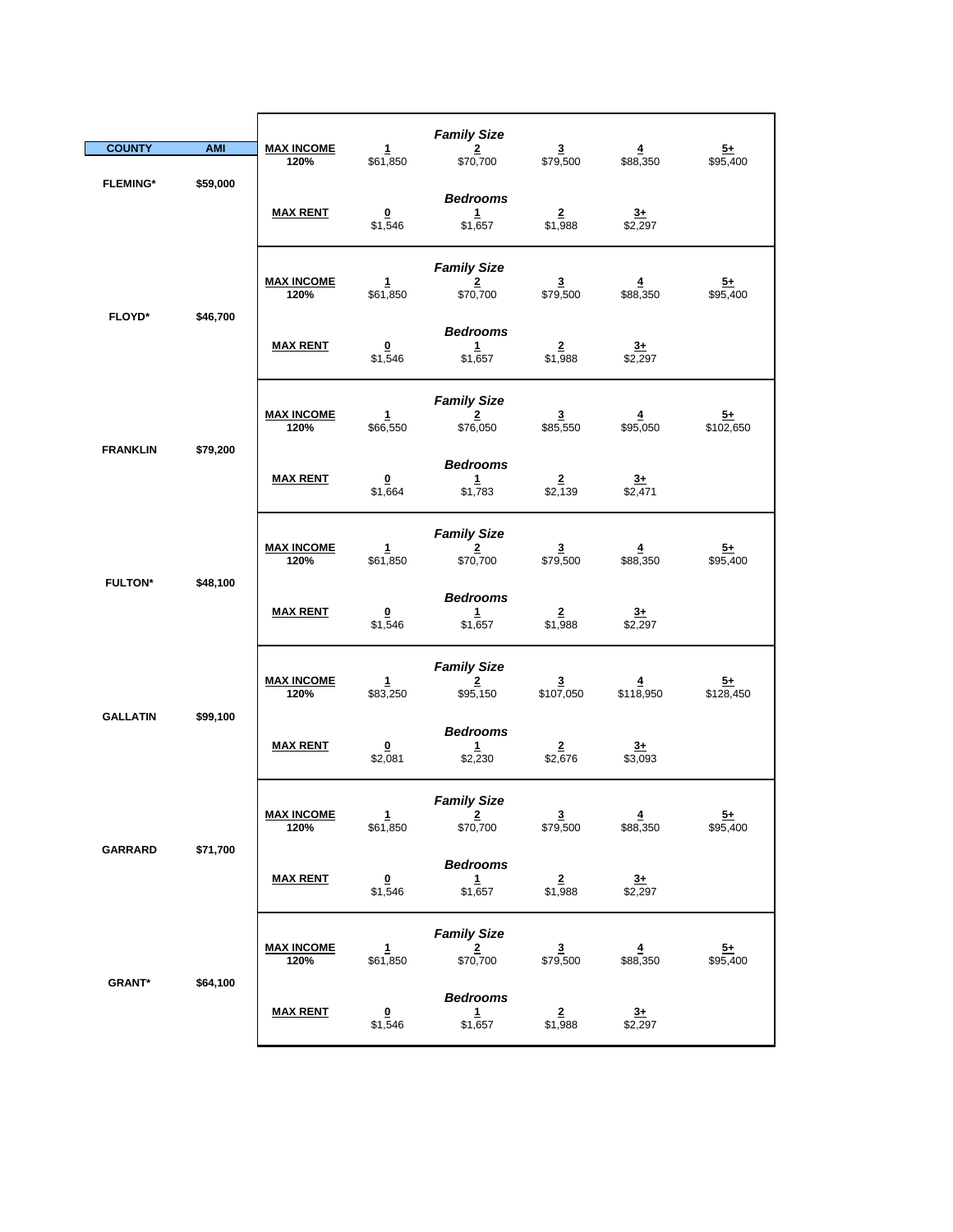|                           |                 |                                    |                                            | <b>Family Size</b>                                        |                                     |                            |                              |
|---------------------------|-----------------|------------------------------------|--------------------------------------------|-----------------------------------------------------------|-------------------------------------|----------------------------|------------------------------|
| <b>COUNTY</b>             | <b>AMI</b>      | <b>MAX INCOME</b><br>120%          | $\mathbf{1}$<br>\$61,850                   | $\overline{2}$<br>\$70,700                                | $\overline{\mathbf{3}}$<br>\$79,500 | $\overline{4}$<br>\$88,350 | $\frac{5+}{2}$<br>\$95,400   |
| <b>GRAVES*</b>            | \$67,100        | <b>MAX RENT</b>                    | $\overline{\mathbf{0}}$<br>\$1,546         | <b>Bedrooms</b><br>1<br>\$1,657                           | $\overline{2}$<br>\$1,988           | $3+$<br>$\sqrt{2,297}$     |                              |
| <b>GRAYSON*</b>           | \$51,000        | <b>MAX INCOME</b><br>120%          | 1<br>\$61,850                              | <b>Family Size</b><br>$\overline{2}$<br>\$70,700          | $\overline{3}$<br>\$79,500          | 4<br>\$88,350              | <u>5+</u><br>\$95,400        |
|                           |                 | <b>MAX RENT</b>                    | $\overline{\mathbf{0}}$<br>\$1,546         | <b>Bedrooms</b><br>$\mathbf{1}$<br>\$1,657                | $\frac{2}{1,988}$                   | $\frac{3+}{2,297}$         |                              |
|                           |                 | <b>MAX INCOME</b><br>120%          | $\mathbf{1}$<br>\$61,850                   | <b>Family Size</b><br>$\overline{\mathbf{2}}$<br>\$70,700 | $\overline{\mathbf{3}}$<br>\$79,500 | $\overline{4}$<br>\$88,350 | $5+$<br>\$95,400             |
| \$54,700<br><b>GREEN*</b> | <b>MAX RENT</b> | $\overline{\mathbf{0}}$<br>\$1,546 | <b>Bedrooms</b><br>$\mathbf{1}$<br>\$1,657 | $\overline{2}$<br>\$1,988                                 | $\overline{3+}$<br>\$2,297          |                            |                              |
|                           |                 | <b>MAX INCOME</b><br>120%          | $\mathbf{1}$<br>\$61,850                   | <b>Family Size</b><br>$\overline{\mathbf{2}}$<br>\$70,700 | $\frac{3}{1}$ \$79,500              | $\frac{4}{1}$ \$88,350     | $\frac{5+}{95,400}$          |
| <b>GREENUP*</b>           | \$65,400        | <b>MAX RENT</b>                    | $\overline{\mathbf{0}}$<br>\$1,546         | <b>Bedrooms</b><br>$\mathbf{1}$<br>\$1,657                | $\overline{\mathbf{2}}$<br>\$1,988  | $rac{3+}{2}$<br>\$2,297    |                              |
| <b>HANCOCK*</b>           | \$75,600        | <b>MAX INCOME</b><br>120%          | $\mathbf{1}$<br>\$63,550                   | <b>Family Size</b><br>$\overline{2}$<br>\$72,600          | $\overline{\mathbf{3}}$<br>\$81,650 | $\overline{4}$<br>\$90,750 | $\frac{5+}{2}$<br>\$98,000   |
|                           |                 | <b>MAX RENT</b>                    | $\overline{\mathbf{0}}$<br>\$1,589         | <b>Bedrooms</b><br>1<br>\$1,702                           | $\frac{2}{2,041}$                   | $3+$<br>\$2,359            |                              |
| <b>HARDIN*</b>            | \$79,000        | <b>MAX INCOME</b><br>120%          | 1<br>\$66,400                              | <b>Family Size</b><br>$\overline{2}$<br>\$75,850          | $\overline{\mathbf{3}}$<br>\$85,350 | $\overline{4}$<br>\$94,800 | $\overline{5}+$<br>\$102,400 |
|                           |                 | <b>MAX RENT</b>                    | $\overline{\mathbf{0}}$<br>\$1,660         | <b>Bedrooms</b><br>$\mathbf{1}$<br>\$1,778                | $\frac{2}{2,134}$                   | $\frac{3+}{2,465}$         |                              |
| <b>HARLAN*</b>            |                 | <b>MAX INCOME</b><br>120%          | 1<br>\$61,850                              | <b>Family Size</b><br>$\frac{2}{\$70,700}$                | $\overline{\mathbf{3}}$<br>\$79,500 | $\overline{4}$<br>\$88,350 | $\frac{5+}{95,400}$          |
|                           | \$39,100        | <b>MAX RENT</b>                    | $\overline{\mathbf{0}}$<br>\$1,546         | <b>Bedrooms</b><br>$\mathbf{1}$<br>\$1,657                | $\overline{2}$<br>\$1,988           | $3+$<br>\$2,297            |                              |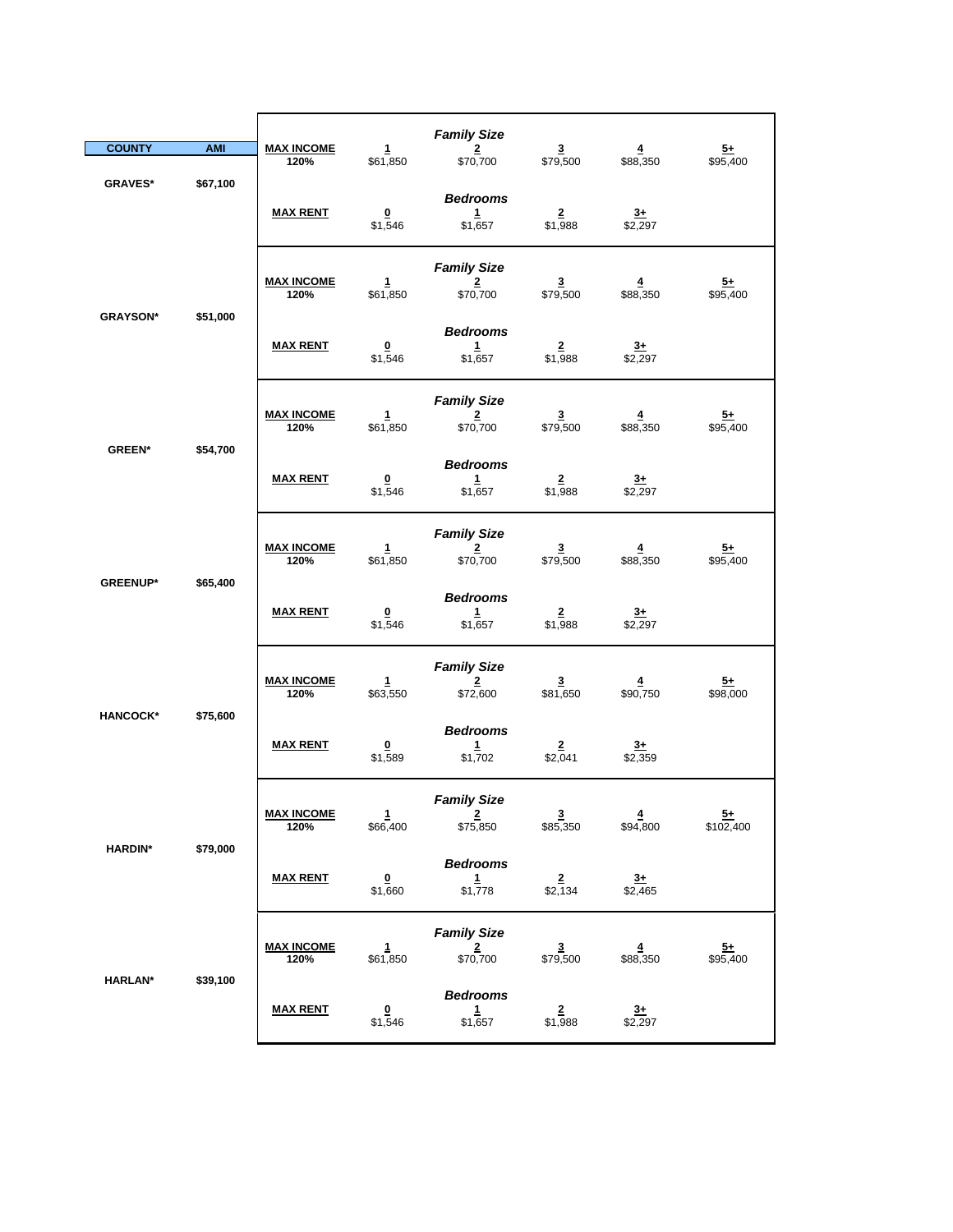|                   |                 |                                    |                                            | <b>Family Size</b>                                        |                                     |                            |                             |
|-------------------|-----------------|------------------------------------|--------------------------------------------|-----------------------------------------------------------|-------------------------------------|----------------------------|-----------------------------|
| <b>COUNTY</b>     | <b>AMI</b>      | <b>MAX INCOME</b>                  | $\mathbf{1}$                               | $\overline{2}$                                            | $\overline{\mathbf{3}}$             | $\overline{4}$             | $5+$                        |
| <b>HARRISON*</b>  | \$70,900        | 120%                               | \$61,850                                   | \$70,700<br><b>Bedrooms</b>                               | \$79,500                            | \$88,350                   | \$95,400                    |
|                   |                 | <b>MAX RENT</b>                    | $\overline{\mathbf{0}}$<br>\$1,546         | 1<br>\$1,657                                              | $\overline{2}$<br>\$1,988           | $\frac{3+}{2}$             |                             |
| HART*<br>\$53,500 |                 | <b>MAX INCOME</b><br>120%          | $\mathbf{1}$<br>\$61,850                   | <b>Family Size</b><br>$\overline{2}$<br>\$70,700          | $\overline{\mathbf{3}}$<br>\$79,500 | $\overline{4}$<br>\$88,350 | $\overline{5+}$<br>\$95,400 |
|                   |                 | <b>MAX RENT</b>                    | $\overline{\mathbf{0}}$<br>\$1,546         | <b>Bedrooms</b><br>1<br>\$1,657                           | $\overline{2}$<br>\$1,988           | $\frac{3+}{2,297}$         |                             |
| <b>HENDERSON</b>  | \$83,700        | <b>MAX INCOME</b><br>120%          | 1<br>\$70,350                              | <b>Family Size</b><br>$\overline{\mathbf{2}}$<br>\$80,400 | $\overline{\mathbf{3}}$<br>\$90,400 | $\frac{4}{100,450}$        | $\frac{5+}{108,500}$        |
|                   | <b>MAX RENT</b> | $\overline{\mathbf{0}}$<br>\$1,759 | <b>Bedrooms</b><br>$\mathbf{1}$<br>\$1,884 | $\overline{2}$<br>\$2,260                                 | $3+$<br>\$2,612                     |                            |                             |
| <b>HENRY</b>      | \$84,700        | <b>MAX INCOME</b><br>120%          | $\mathbf{1}$<br>\$71,150                   | <b>Family Size</b><br>$\overline{2}$<br>\$81,350          | $\overline{\mathbf{3}}$<br>\$91,500 | $\frac{4}{101,650}$        | $\frac{5+}{109,800}$        |
|                   |                 | <b>MAX RENT</b>                    | $\overline{\mathbf{0}}$<br>\$1,779         | <b>Bedrooms</b><br>$\mathbf{1}$<br>\$1,906                | $\overline{2}$<br>\$2,288           | $3+$<br>\$2,643            |                             |
| <b>HICKMAN*</b>   | \$68,300        | <b>MAX INCOME</b><br>120%          | $\mathbf{1}$<br>\$61,850                   | <b>Family Size</b><br>$\overline{2}$<br>\$70,700          | $\overline{\mathbf{3}}$<br>\$79,500 | $\overline{4}$<br>\$88,350 | $\frac{5+}{2}$<br>\$95,400  |
|                   |                 | <b>MAX RENT</b>                    | $\overline{\mathbf{0}}$<br>\$1,546         | <b>Bedrooms</b><br>1<br>\$1,657                           | $\frac{2}{1,988}$                   | $3+$<br>\$2,297            |                             |
|                   |                 | <b>MAX INCOME</b><br>120%          | 1<br>\$61,850                              | <b>Family Size</b><br>$\overline{\mathbf{2}}$<br>\$70,700 | $\overline{\mathbf{3}}$<br>\$79,500 | 4<br>\$88,350              | $\frac{5+}{2}$<br>\$95,400  |
| <b>HOPKINS*</b>   | \$65,100        | <b>MAX RENT</b>                    | $\overline{\mathbf{0}}$<br>\$1,546         | <b>Bedrooms</b><br>$\mathbf{1}$<br>\$1,657                | $\frac{2}{1,988}$                   | $\frac{3+}{2,297}$         |                             |
|                   |                 | <b>MAX INCOME</b><br>120%          | $\frac{1}{1}$ \$61,850                     | <b>Family Size</b><br>$\frac{2}{\$70,700}$                | $\frac{3}{1}$ \$79,500              | $\frac{4}{1}$ \$88,350     | $\frac{5+}{2}$<br>\$95,400  |
| <b>JACKSON*</b>   | \$47,500        | <b>MAX RENT</b>                    | $\overline{\mathbf{0}}$<br>\$1,546         | <b>Bedrooms</b><br>$\mathbf{1}$<br>\$1,657                | $\overline{2}$<br>\$1,988           | $3+$<br>\$2,297            |                             |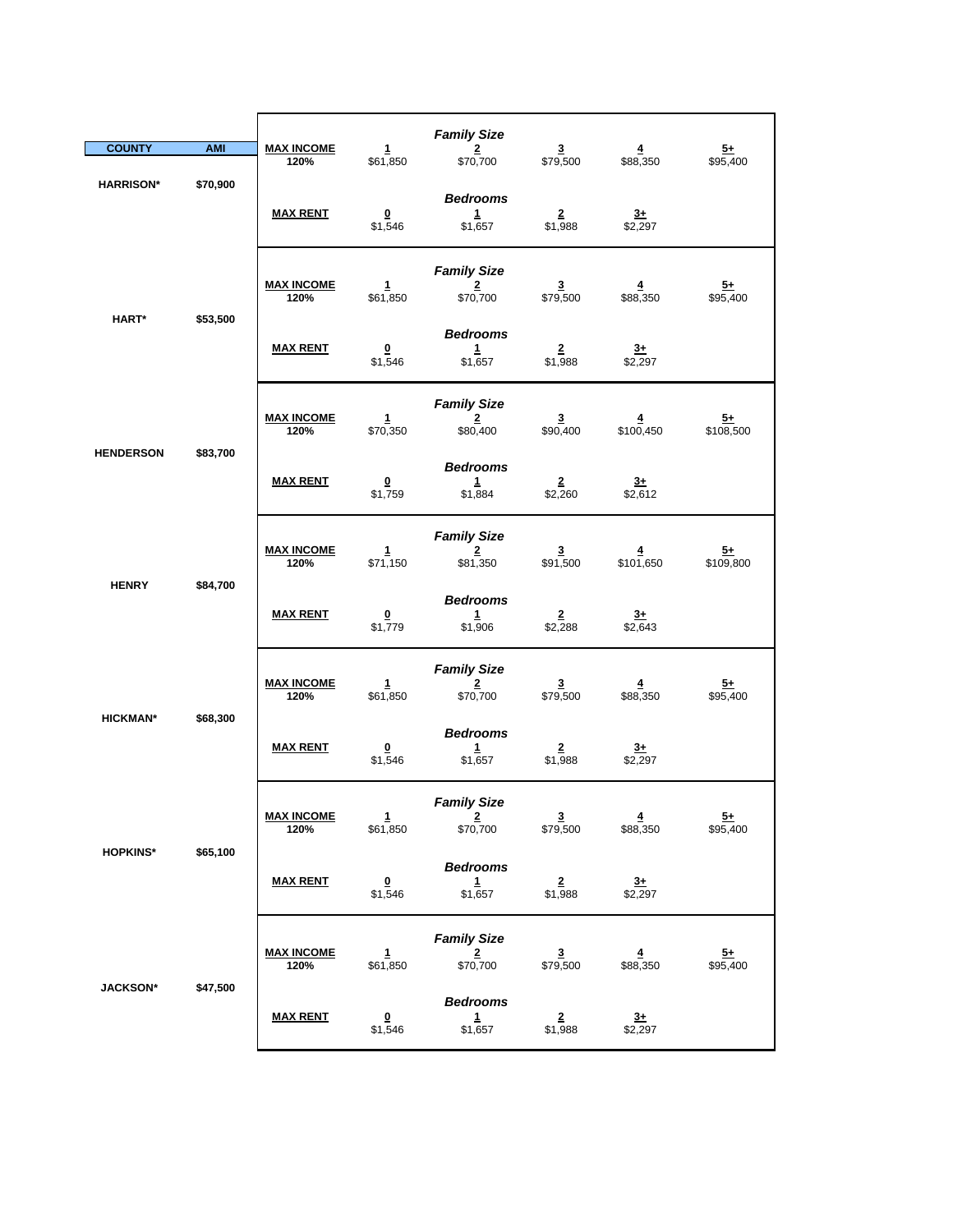| <b>COUNTY</b>               | <b>AMI</b>      | <b>MAX INCOME</b>         | 1                                          | <b>Family Size</b><br>$\overline{2}$             | $\overline{\mathbf{3}}$              | $\overline{4}$              |                             |
|-----------------------------|-----------------|---------------------------|--------------------------------------------|--------------------------------------------------|--------------------------------------|-----------------------------|-----------------------------|
|                             |                 | 120%                      | \$71,150                                   | \$81,350                                         | \$91,500                             | \$101,650                   | $\frac{5+}{109,800}$        |
| <b>JEFFERSON</b>            | \$84,700        | <b>MAX RENT</b>           | $\overline{\mathbf{0}}$<br>\$1,779         | <b>Bedrooms</b><br>1<br>\$1,906                  | $\frac{2}{2}$ \$2,288                | $3+$<br>\$2,643             |                             |
|                             |                 | <b>MAX INCOME</b><br>120% | 1<br>\$73,350                              | <b>Family Size</b><br>$\mathbf{2}$<br>\$83,850   | $\overline{\mathbf{3}}$<br>\$94,300  | 4<br>\$104,800              | $\frac{5+}{2}$<br>\$113,150 |
| <b>JESSAMINE</b>            | \$87,300        | <b>MAX RENT</b>           | $\overline{\mathbf{0}}$<br>\$1,834         | <b>Bedrooms</b><br>$\mathbf{1}$<br>\$1,965       | $\overline{2}$<br>\$2,358            | $\frac{3+}{2}$<br>\$2,724   |                             |
|                             |                 | <b>MAX INCOME</b><br>120% | $\mathbf{1}$<br>\$61,850                   | <b>Family Size</b><br>2<br>\$70,700              | $\overline{\mathbf{3}}$<br>\$79,500  | $\overline{4}$<br>\$88,350  | $\frac{5+}{2}$<br>\$95,400  |
| <b>JOHNSON*</b><br>\$52,300 | <b>MAX RENT</b> | 0<br>\$1,546              | <b>Bedrooms</b><br>$\mathbf{1}$<br>\$1,657 | $\overline{2}$<br>\$1,988                        | $3+$<br>\$2,297                      |                             |                             |
|                             |                 | <b>MAX INCOME</b><br>120% | $\mathbf{1}$<br>\$83,250                   | <b>Family Size</b><br>$\overline{2}$<br>\$95,150 | $\overline{\mathbf{3}}$<br>\$107,050 | $\overline{4}$<br>\$118,950 | $5+$<br>\$128,450           |
| <b>KENTON</b>               | \$99,100        | <b>MAX RENT</b>           | $\overline{\mathbf{0}}$<br>\$2,081         | <b>Bedrooms</b><br>$\mathbf{1}$<br>\$2,230       | $\frac{2}{2,676}$                    | $3+$<br>\$3,093             |                             |
|                             |                 | <b>MAX INCOME</b><br>120% | $\mathbf{1}$<br>\$61,850                   | <b>Family Size</b><br>2<br>\$70,700              | $\mathbf{3}$<br>\$79,500             | $\overline{4}$<br>\$88,350  | $\frac{5+}{2}$<br>\$95,400  |
| <b>KNOTT*</b>               | \$44,500        | <b>MAX RENT</b>           | $\overline{\mathbf{0}}$<br>\$1,546         | <b>Bedrooms</b><br>$\mathbf{1}$<br>\$1,657       | $\overline{\mathbf{2}}$<br>\$1,988   | $3+$<br>\$2,297             |                             |
|                             |                 | <b>MAX INCOME</b><br>120% | $\mathbf{1}$<br>\$61,850                   | <b>Family Size</b><br>$\frac{2}{\$70,700}$       | $\frac{3}{1}$ \$79,500               | $\overline{4}$<br>\$88,350  | $5+$<br>\$95,400            |
| <b>KNOX*</b>                | \$41,700        | <b>MAX RENT</b>           | $\overline{\mathbf{0}}$<br>\$1,546         | <b>Bedrooms</b><br>$\mathbf{1}$<br>\$1,657       | $\overline{2}$<br>\$1,988            | $\frac{3+}{2}$<br>\$2,297   |                             |
|                             |                 | <b>MAX INCOME</b><br>120% | $\mathbf{1}$<br>\$66,400                   | <b>Family Size</b><br>$\overline{2}$<br>\$75,850 | $\overline{\mathbf{3}}$<br>\$85,350  | $\overline{4}$<br>\$94,800  | $\frac{5+}{102,400}$        |
| LARUE*                      | \$79,000        | <b>MAX RENT</b>           | $\overline{\mathbf{0}}$<br>\$1,660         | <b>Bedrooms</b><br>$\mathbf{1}$<br>\$1,778       | $\overline{2}$<br>\$2,134            | $3+$<br>\$2,465             |                             |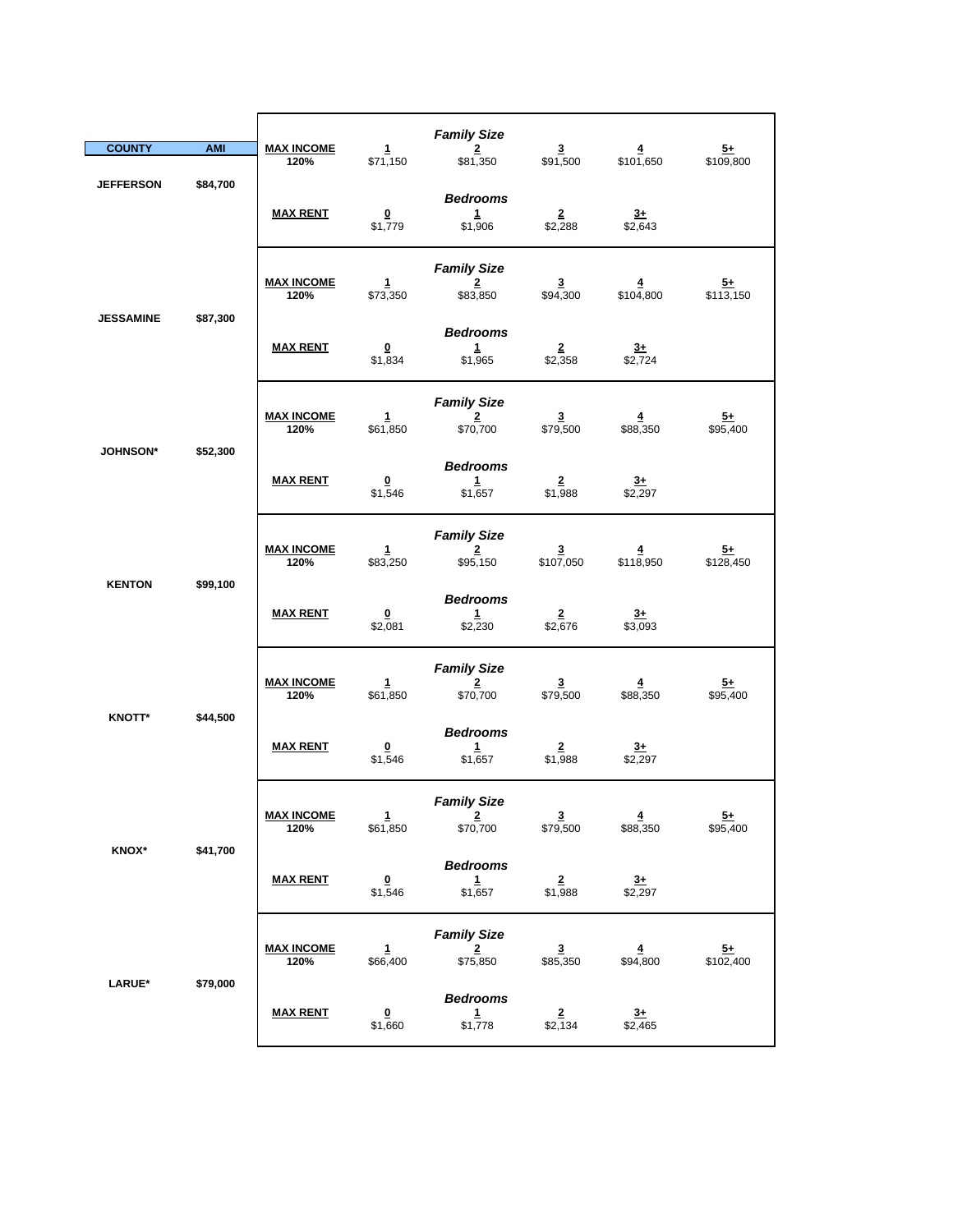| <b>COUNTY</b>    | <b>AMI</b> | <b>MAX INCOME</b><br>120% | $\mathbf{1}$<br>\$61,850            | <b>Family Size</b><br>$\overline{2}$<br>\$70,700          | $\overline{\mathbf{3}}$<br>\$79,500 | $\overline{4}$<br>\$88,350 | $5+$<br>\$95,400            |
|------------------|------------|---------------------------|-------------------------------------|-----------------------------------------------------------|-------------------------------------|----------------------------|-----------------------------|
| LAUREL*          | \$56,000   | <b>MAX RENT</b>           | $\Omega$<br>\$1,546                 | <b>Bedrooms</b><br>$\mathbf{1}$<br>\$1,657                | $\overline{2}$<br>\$1,988           | $3+$<br>\$2,297            |                             |
| <b>LAWRENCE*</b> | \$48,700   | <b>MAX INCOME</b><br>120% | 1<br>\$61,850                       | <b>Family Size</b><br>$\overline{2}$<br>\$70,700          | $\overline{\mathbf{3}}$<br>\$79,500 | 4<br>\$88,350              | <u>5+</u><br>\$95,400       |
|                  |            | <b>MAX RENT</b>           | $\overline{\mathbf{0}}$<br>\$1,546  | <b>Bedrooms</b><br>1<br>\$1,657                           | $\frac{2}{1,988}$                   | $3+$<br>$\sqrt{2,297}$     |                             |
| LEE*             | \$38,500   | <b>MAX INCOME</b><br>120% | $\mathbf{1}$<br>\$61,850            | <b>Family Size</b><br>$\overline{2}$<br>\$70,700          | $\overline{\mathbf{3}}$<br>\$79,500 | $\overline{4}$<br>\$88,350 | $5+$<br>\$95,400            |
|                  |            | <b>MAX RENT</b>           | $\overline{\mathbf{0}}$<br>\$1,546  | <b>Bedrooms</b><br>$\mathbf{1}$<br>\$1,657                | $\overline{2}$<br>\$1,988           | $\overline{3+}$<br>\$2,297 |                             |
| LESLIE*          | \$44,500   | <b>MAX INCOME</b><br>120% | $\mathbf{1}$<br>\$61,850            | <b>Family Size</b><br>$\overline{2}$<br>\$70,700          | $\frac{3}{1}$ \$79,500              | $\frac{4}{1}$ \$88,350     | $\frac{5+}{95,400}$         |
|                  |            | <b>MAX RENT</b>           | $\overline{\mathbf{0}}$<br>\$1,546  | <b>Bedrooms</b><br>1<br>\$1,657                           | $\overline{2}$<br>\$1,988           | $3+$<br>\$2,297            |                             |
| LETCHER*         | \$41,000   | <b>MAX INCOME</b><br>120% | $\mathbf{1}$<br>\$61,850            | <b>Family Size</b><br>$\overline{\mathbf{2}}$<br>\$70,700 | $\overline{\mathbf{3}}$<br>\$79,500 | $\overline{4}$<br>\$88,350 | $\frac{5+}{2}$<br>\$95,400  |
|                  |            | <b>MAX RENT</b>           | $\underline{\mathbf{0}}$<br>\$1,546 | <b>Bedrooms</b><br>1<br>\$1,657                           | $\overline{2}$<br>\$1,988           | $3+$<br>\$2,297            |                             |
| <b>LEWIS*</b>    | \$49,500   | <b>MAX INCOME</b><br>120% | $\mathbf{1}$<br>\$61,850            | <b>Family Size</b><br>$\overline{2}$<br>\$70,700          | $\overline{3}$<br>\$79,500          | $\overline{4}$<br>\$88,350 | $\overline{5+}$<br>\$95,400 |
|                  |            | <b>MAX RENT</b>           | $\overline{\mathbf{0}}$<br>\$1,546  | <b>Bedrooms</b><br>$\frac{1}{1,657}$                      | $\frac{2}{1,988}$                   | $\frac{3+}{2,297}$         |                             |
| LINCOLN*         |            | <b>MAX INCOME</b><br>120% | $\mathbf{1}$<br>\$61,850            | <b>Family Size</b><br>$\frac{2}{\$70,700}$                | $\frac{3}{1}$ \$79,500              | $\frac{4}{1}$ \$88,350     | $\frac{5+}{95,400}$         |
|                  | \$57,100   | <b>MAX RENT</b>           | $\overline{\mathbf{0}}$<br>\$1,546  | <b>Bedrooms</b><br>$\mathbf{1}$<br>\$1,657                | $\overline{2}$<br>\$1,988           | $rac{3+}{2}$<br>\$2,297    |                             |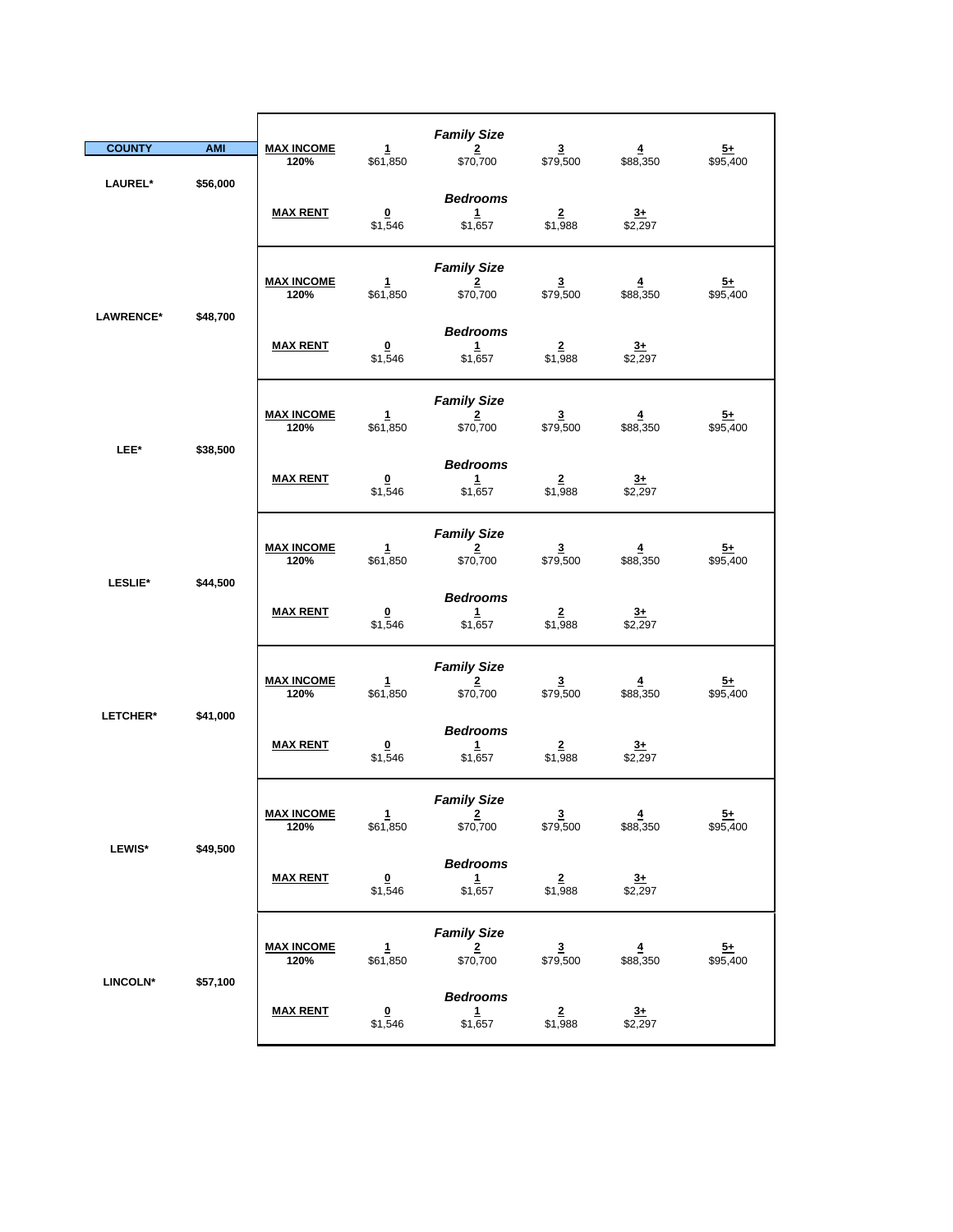|                    |                 |                                    |                                            | <b>Family Size</b>                                        |                                     |                            |                             |
|--------------------|-----------------|------------------------------------|--------------------------------------------|-----------------------------------------------------------|-------------------------------------|----------------------------|-----------------------------|
| <b>COUNTY</b>      | <b>AMI</b>      | <b>MAX INCOME</b><br>120%          | $\mathbf{1}$<br>\$61,850                   | $\overline{2}$<br>\$70,700                                | $\overline{\mathbf{3}}$<br>\$79,500 | $\overline{4}$<br>\$88,350 | $\frac{5+}{2}$<br>\$95,400  |
| <b>LIVINGSTON*</b> | \$64,800        | <b>MAX RENT</b>                    | $\overline{\mathbf{0}}$<br>\$1,546         | <b>Bedrooms</b><br>1<br>\$1,657                           | $\overline{2}$<br>\$1,988           | $3+$<br>\$2,297            |                             |
|                    |                 | <b>MAX INCOME</b><br>120%          | $\mathbf{1}$<br>\$61,850                   | <b>Family Size</b><br>$\overline{\mathbf{2}}$<br>\$70,700 | $\overline{\mathbf{3}}$<br>\$79,500 | 4<br>\$88,350              | <u>5+</u><br>\$95,400       |
| LOGAN*             | \$63,600        | <b>MAX RENT</b>                    | $\overline{\mathbf{0}}$<br>\$1,546         | <b>Bedrooms</b><br>1<br>\$1,657                           | $\overline{2}$<br>\$1,988           | $\frac{3+}{2,297}$         |                             |
|                    |                 | <b>MAX INCOME</b><br>120%          | 1<br>\$61,850                              | <b>Family Size</b><br>2<br>\$70,700                       | $\overline{\mathbf{3}}$<br>\$79,500 | $\overline{4}$<br>\$88,350 | $5+$<br>\$95,400            |
| LYON*<br>\$70,300  | <b>MAX RENT</b> | $\overline{\mathbf{0}}$<br>\$1,546 | <b>Bedrooms</b><br>$\mathbf{1}$<br>\$1,657 | $\overline{2}$<br>\$1,988                                 | <u>3+</u><br>\$2,297                |                            |                             |
|                    |                 | <b>MAX INCOME</b><br>120%          | 1<br>\$61,850                              | <b>Family Size</b><br>$\frac{2}{\$70,700}$                | $\frac{3}{1}$ \$79,500              | $\frac{4}{1}$ \$88,350     | $\frac{5+}{95,400}$         |
| <b>MCCRACKEN*</b>  | \$71,800        | <b>MAX RENT</b>                    | $\overline{\mathbf{0}}$<br>\$1,546         | <b>Bedrooms</b><br>1<br>\$1,657                           | $\overline{2}$<br>\$1,988           | $\frac{3+}{2}$<br>\$2,297  |                             |
| <b>MCCREARY*</b>   | \$38,500        | <b>MAX INCOME</b><br>120%          | $\mathbf{1}$<br>\$61,850                   | <b>Family Size</b><br>$\overline{2}$<br>\$70,700          | $\overline{\mathbf{3}}$<br>\$79,500 | $\overline{4}$<br>\$88,350 | $\frac{5+}{2}$<br>\$95,400  |
|                    |                 | <b>MAX RENT</b>                    | $\overline{\mathbf{0}}$<br>\$1,546         | <b>Bedrooms</b><br>1<br>\$1,657                           | $\overline{\mathbf{2}}$<br>\$1,988  | $3+$<br>\$2,297            |                             |
|                    | \$75,600        | <b>MAX INCOME</b><br>120%          | 1<br>\$63,550                              | <b>Family Size</b><br>$\overline{2}$<br>\$72,600          | $\overline{\mathbf{3}}$<br>\$81,650 | $\overline{4}$<br>\$90,750 | $\overline{5+}$<br>\$98,000 |
| <b>MCLEAN*</b>     |                 | <b>MAX RENT</b>                    | $\overline{\mathbf{0}}$<br>\$1,589         | <b>Bedrooms</b><br>$\mathbf{1}$<br>\$1,702                | $\overline{2}$<br>\$2,041           | $3+$<br>\$2,359            |                             |
| <b>MADISON</b>     |                 | <b>MAX INCOME</b><br>120%          | 1<br>\$63,950                              | <b>Family Size</b><br>$\frac{2}{1573,100}$                | $\frac{3}{100}$                     | $\frac{4}{1,350}$          | $\frac{5+}{98,650}$         |
|                    | \$76,100        | <b>MAX RENT</b>                    | $\overline{\mathbf{0}}$<br>\$1,599         | <b>Bedrooms</b><br>$\mathbf{1}$<br>\$1,713                | $\overline{2}$<br>\$2,055           | $3+$<br>\$2,375            |                             |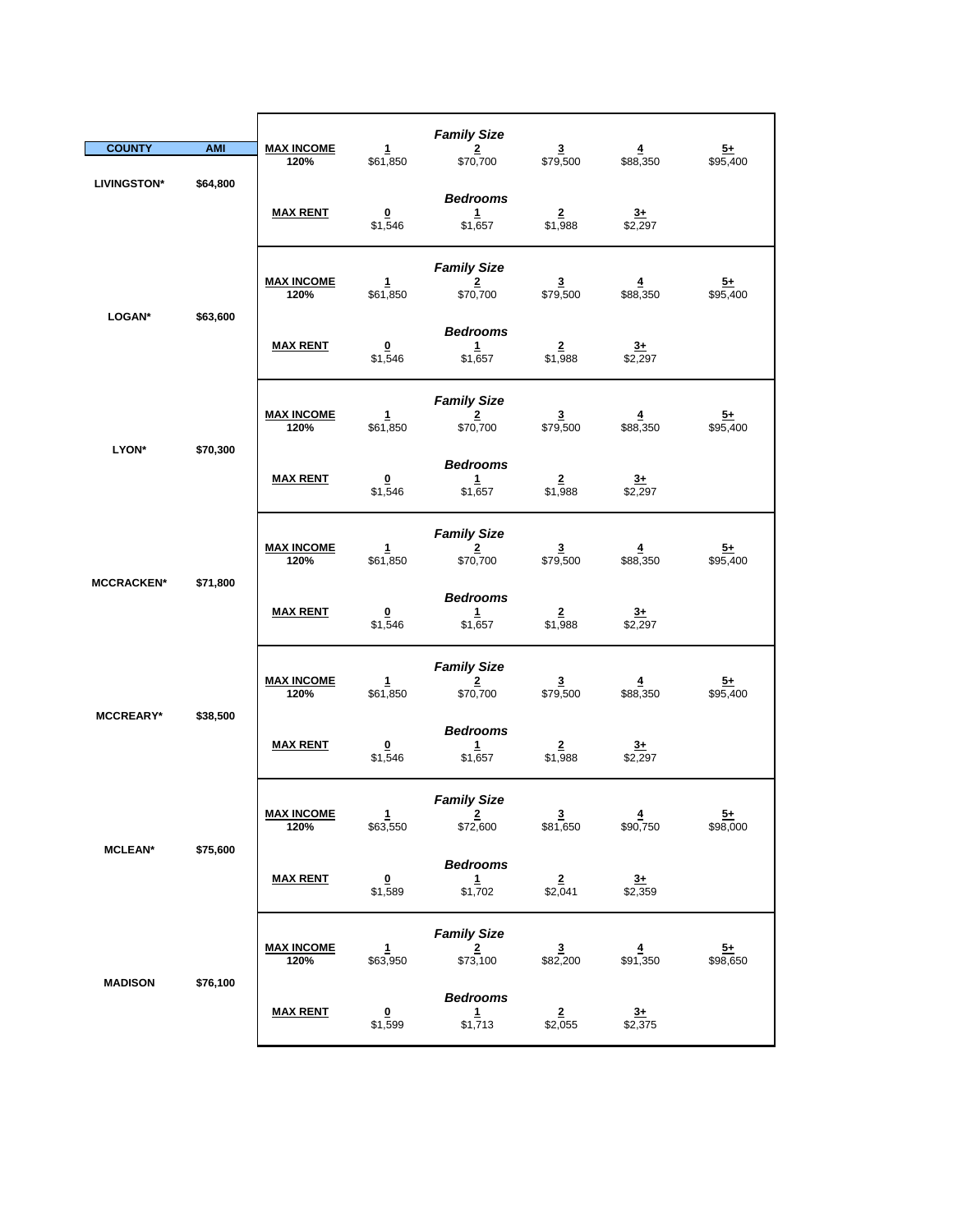| <b>COUNTY</b>    | <b>AMI</b> | <b>MAX INCOME</b><br>120% | $\mathbf{1}$<br>\$61,850           | <b>Family Size</b><br>$\overline{2}$<br>\$70,700          | $\overline{\mathbf{3}}$<br>\$79,500 | $\overline{4}$<br>\$88,350        | $5+$<br>\$95,400             |
|------------------|------------|---------------------------|------------------------------------|-----------------------------------------------------------|-------------------------------------|-----------------------------------|------------------------------|
| <b>MAGOFFIN*</b> | \$39,800   | <b>MAX RENT</b>           | $\bf{0}$<br>\$1,546                | <b>Bedrooms</b><br>$\mathbf{1}$<br>\$1,657                | $\overline{2}$<br>\$1,988           | $3+$<br>\$2,297                   |                              |
| <b>MARION*</b>   | \$63,600   | <b>MAX INCOME</b><br>120% | 1<br>\$61,850                      | <b>Family Size</b><br>$\overline{2}$<br>\$70,700          | $\overline{\mathbf{3}}$<br>\$79,500 | 4<br>\$88,350                     | <u>5+</u><br>\$95,400        |
|                  |            | <b>MAX RENT</b>           | $\overline{\mathbf{0}}$<br>\$1,546 | <b>Bedrooms</b><br>1<br>\$1,657                           | $\overline{2}$<br>\$1,988           | $\frac{3+}{2}$<br>$\sqrt{$2,297}$ |                              |
| <b>MARSHALL</b>  | \$82,600   | <b>MAX INCOME</b><br>120% | $\mathbf{1}$<br>\$69,400           | <b>Family Size</b><br>$\overline{2}$<br>\$79,300          | $\overline{\mathbf{3}}$<br>\$89,250 | $\overline{4}$<br>\$99,150        | $5+$<br>\$107,050            |
|                  |            | <b>MAX RENT</b>           | $\overline{\mathbf{0}}$<br>\$1,735 | <b>Bedrooms</b><br>$\mathbf{1}$<br>\$1,859                | $\overline{\mathbf{2}}$<br>\$2,231  | <u>3+</u><br>\$2,578              |                              |
| <b>MARTIN*</b>   | \$52,500   | <b>MAX INCOME</b><br>120% | 1<br>\$61,850                      | <b>Family Size</b><br>$\overline{\mathbf{2}}$<br>\$70,700 | $\frac{3}{1}$ \$79,500              | $\frac{4}{1}$ \$88,350            | $\frac{5+}{95,400}$          |
|                  |            | <b>MAX RENT</b>           | $\overline{\mathbf{0}}$<br>\$1,546 | <b>Bedrooms</b><br>$\mathbf{1}$<br>\$1,657                | $\overline{2}$<br>\$1,988           | $rac{3+}{2}$<br>\$2,297           |                              |
| <b>MASON*</b>    | \$69,900   | <b>MAX INCOME</b><br>120% | $\mathbf{1}$<br>\$61,850           | <b>Family Size</b><br>$\overline{\mathbf{2}}$<br>\$70,700 | $\overline{\mathbf{3}}$<br>\$79,500 | $\overline{4}$<br>\$88,350        | $\frac{5+}{2}$<br>\$95,400   |
|                  |            | <b>MAX RENT</b>           | $\overline{\mathbf{0}}$<br>\$1,546 | <b>Bedrooms</b><br>$\mathbf{1}$<br>\$1,657                | $\overline{\mathbf{2}}$<br>\$1,988  | $3+$<br>\$2,297                   |                              |
| <b>MEADE</b>     | \$80,400   | <b>MAX INCOME</b><br>120% | 1<br>\$67,550                      | <b>Family Size</b><br>$\overline{2}$<br>\$77,200          | $\overline{3}$<br>\$86,850          | $\overline{4}$<br>\$96,500        | $\overline{5}+$<br>\$104,200 |
|                  |            | <b>MAX RENT</b>           | $\overline{\mathbf{0}}$<br>\$1,689 | <b>Bedrooms</b><br>$\frac{1}{1,809}$                      | $\frac{2}{2,171}$                   | $\frac{3+}{2,509}$                |                              |
| <b>MENIFEE*</b>  | \$56,100   | <b>MAX INCOME</b><br>120% | $\mathbf{1}$<br>\$61,850           | <b>Family Size</b><br>$\frac{2}{\$70,700}$                | $\frac{3}{1}$ \$79,500              | $\frac{4}{1}$ \$88,350            | $\frac{5+}{95,400}$          |
|                  |            | <b>MAX RENT</b>           | $\overline{\mathbf{0}}$<br>\$1,546 | <b>Bedrooms</b><br>$\mathbf{1}$<br>\$1,657                | $\overline{2}$<br>\$1,988           | $rac{3+}{2}$<br>\$2,297           |                              |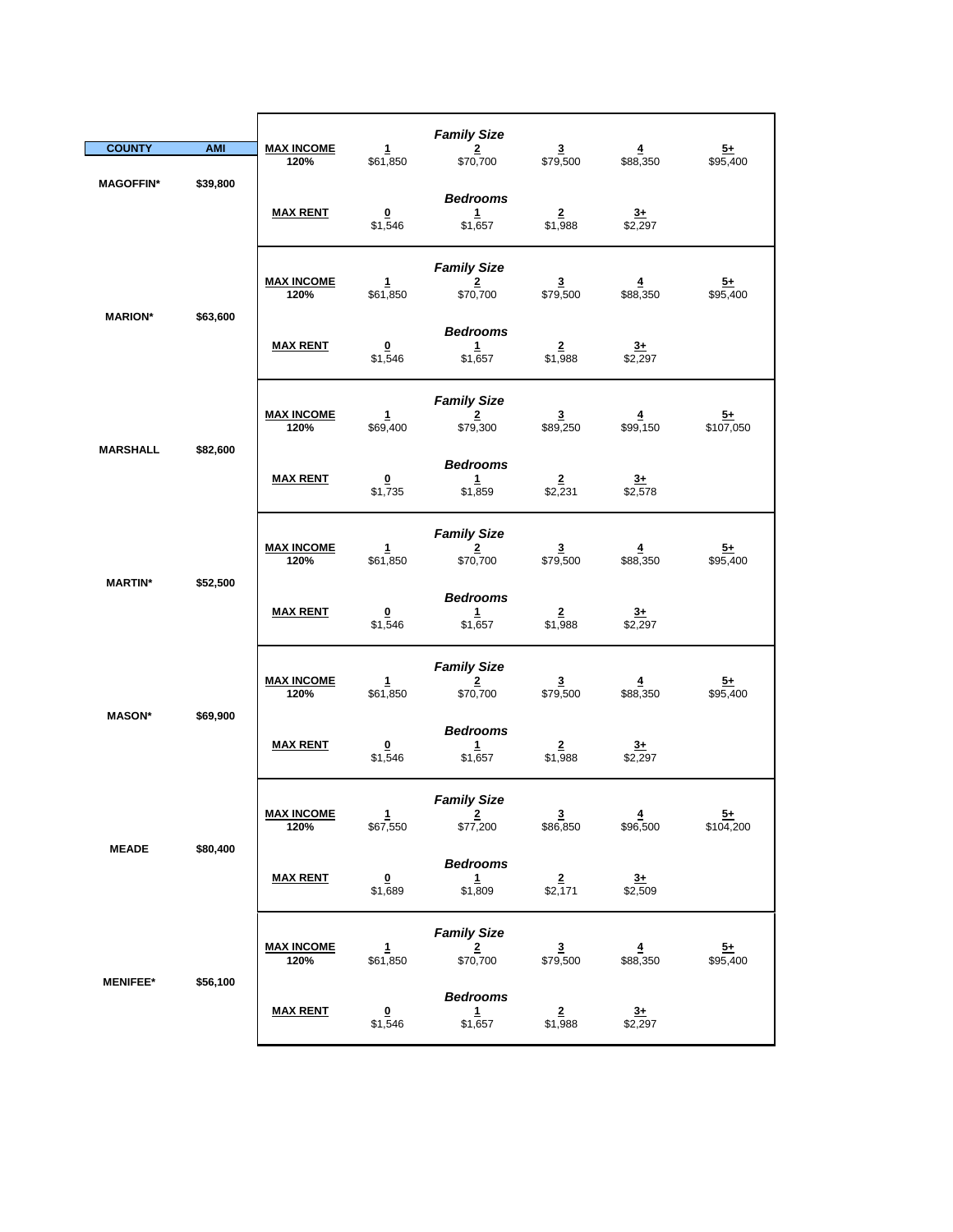| <b>COUNTY</b>      | <b>AMI</b> | <b>MAX INCOME</b>         | $\mathbf{1}$                        | <b>Family Size</b><br>$\overline{2}$             | $\overline{\mathbf{3}}$             | $\overline{4}$                      | $\frac{5+}{2}$              |
|--------------------|------------|---------------------------|-------------------------------------|--------------------------------------------------|-------------------------------------|-------------------------------------|-----------------------------|
|                    |            | 120%                      | \$63,100                            | \$72,100                                         | \$81,150                            | \$90,150                            | \$97,350                    |
| <b>MERCER</b>      | \$75,100   | <b>MAX RENT</b>           | $\bf{0}$<br>\$1,578                 | <b>Bedrooms</b><br>$\mathbf{1}$<br>\$1,690       | $\mathbf{2}$<br>\$2,029             | $3+$<br>\$2,344                     |                             |
|                    | \$48,900   | <b>MAX INCOME</b><br>120% | $\mathbf{1}$<br>\$61,850            | <b>Family Size</b><br>$\overline{2}$<br>\$70,700 | $\overline{\mathbf{3}}$<br>\$79,500 | $\overline{4}$<br>\$88,350          | $5+$<br>\$95,400            |
| <b>METCALFE*</b>   |            | <b>MAX RENT</b>           | $\overline{\mathbf{0}}$<br>\$1,546  | <b>Bedrooms</b><br>$\mathbf{1}$<br>\$1,657       | $\frac{2}{1,988}$                   | $\frac{3+}{2,297}$                  |                             |
|                    |            | <b>MAX INCOME</b><br>120% | $\mathbf{1}$<br>\$61,850            | <b>Family Size</b><br>$\overline{2}$<br>\$70,700 | $\mathbf{3}$<br>\$79,500            | $\overline{4}$<br>\$88,350          | $\frac{5+}{95,400}$         |
| <b>MONROE*</b>     | \$58,600   | <b>MAX RENT</b>           | $\underline{\mathbf{0}}$<br>\$1,546 | <b>Bedrooms</b><br>$\mathbf{1}$<br>\$1,657       | $\overline{2}$<br>\$1,988           | $3+$<br>\$2,297                     |                             |
|                    | \$64,800   | <b>MAX INCOME</b><br>120% | 1<br>\$61,850                       | <b>Family Size</b><br>$\overline{2}$<br>\$70,700 | $\overline{\mathbf{3}}$<br>\$79,500 | 4<br>\$88,350                       | $\overline{5+}$<br>\$95,400 |
| <b>MONTGOMERY*</b> |            | <b>MAX RENT</b>           | $\overline{\mathbf{0}}$<br>\$1,546  | <b>Bedrooms</b><br>$\mathbf{1}$<br>\$1,657       | $\overline{2}$<br>\$1,988           | $3+$<br>\$2,297                     |                             |
| <b>MORGAN*</b>     | \$52,600   | <b>MAX INCOME</b><br>120% | $\mathbf{1}$<br>\$61,850            | <b>Family Size</b><br>$\overline{2}$<br>\$70,700 | $\overline{\mathbf{3}}$<br>\$79,500 | $\overline{4}$<br>\$88,350          | $\overline{5+}$<br>\$95,400 |
|                    |            | <b>MAX RENT</b>           | $\overline{\mathbf{0}}$<br>\$1,546  | <b>Bedrooms</b><br>$\mathbf{1}$<br>\$1,657       | $\overline{\mathbf{2}}$<br>\$1,988  | $3+$<br>\$2,297                     |                             |
| <b>MUHLENBERG*</b> |            | <b>MAX INCOME</b><br>120% | $\mathbf{1}$<br>\$61,850            | <b>Family Size</b><br>$\frac{2}{\$70,700}$       | $\frac{3}{1}$ \$79,500              | $\overline{\mathbf{4}}$<br>\$88,350 | $\frac{5+}{2}$<br>\$95,400  |
|                    | \$61,900   | <b>MAX RENT</b>           | $\pmb{0}$<br>\$1,546                | <b>Bedrooms</b><br>$\mathbf{1}$<br>\$1,657       | $\overline{\mathbf{2}}$<br>\$1,988  | $3+$<br>\$2,297                     |                             |
|                    |            | <b>MAX INCOME</b><br>120% | 1<br>\$67,550                       | <b>Family Size</b><br>2<br>\$77,200              | $\overline{\mathbf{3}}$<br>\$86,850 | 4<br>\$96,500                       | $\frac{5+}{104,200}$        |
| <b>NELSON</b>      | \$80,400   | <b>MAX RENT</b>           | $\underline{\mathbf{0}}$<br>\$1,689 | <b>Bedrooms</b><br>$\mathbf{1}$<br>\$1,809       | $\overline{2}$<br>\$2,171           | $3+$<br>\$2,509                     |                             |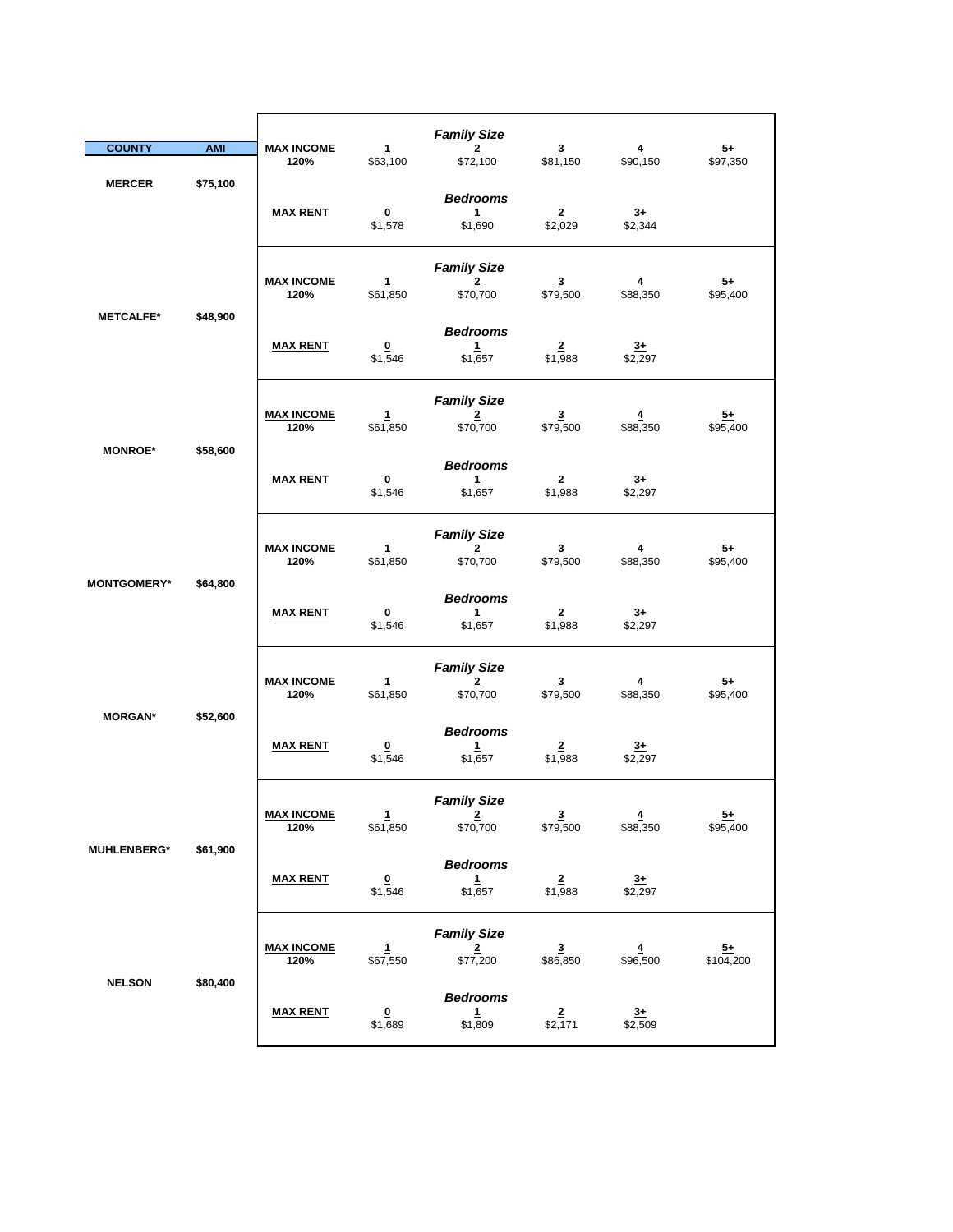|                           |            |                           |                                    | <b>Family Size</b>                               |                                      |                            |                             |
|---------------------------|------------|---------------------------|------------------------------------|--------------------------------------------------|--------------------------------------|----------------------------|-----------------------------|
| <b>COUNTY</b>             | <b>AMI</b> | <b>MAX INCOME</b>         | $\mathbf{1}$                       | $\overline{2}$                                   | $\overline{\mathbf{3}}$              | $\overline{4}$             | $\frac{5+}{2}$              |
| NICHOLAS*                 | \$54,300   | 120%                      | \$61,850                           | \$70,700                                         | \$79,500                             | \$88,350                   | \$95,400                    |
|                           |            | <b>MAX RENT</b>           | $\bf{0}$<br>\$1,546                | <b>Bedrooms</b><br>$\mathbf{1}$<br>\$1,657       | $\overline{\mathbf{2}}$<br>\$1,988   | $3+$<br>\$2,297            |                             |
| OHIO*                     |            | <b>MAX INCOME</b><br>120% | $\mathbf{1}$<br>\$61,850           | <b>Family Size</b><br>$\overline{2}$<br>\$70,700 | $\overline{\mathbf{3}}$<br>\$79,500  | $\overline{4}$<br>\$88,350 | $\frac{5+}{2}$<br>\$95,400  |
|                           | \$57,000   | <b>MAX RENT</b>           | $\frac{0}{1,546}$                  | <b>Bedrooms</b><br>$\mathbf{1}$<br>\$1,657       | $\frac{2}{1,988}$                    | $\frac{3+}{2,297}$         |                             |
|                           |            | <b>MAX INCOME</b><br>120% | $\mathbf{1}$<br>\$71,150           | <b>Family Size</b><br>$\overline{2}$<br>\$81,350 | $\overline{\mathbf{3}}$<br>\$91,500  | 4<br>\$101,650             | $\frac{5+}{109,800}$        |
| <b>OLDHAM</b><br>\$84,700 |            | <b>MAX RENT</b>           | $\overline{\mathbf{0}}$<br>\$1,779 | <b>Bedrooms</b><br>$\mathbf{1}$<br>\$1,906       | $\overline{2}$<br>\$2,288            | $3+$<br>\$2,643            |                             |
|                           |            | <b>MAX INCOME</b><br>120% | 1<br>\$61,850                      | <b>Family Size</b><br>$\frac{2}{\$70,700}$       | $\overline{\mathbf{3}}$<br>\$79,500  | $\overline{4}$<br>\$88,350 | $\frac{5+}{95,400}$         |
| OWEN*<br>\$70,800         |            | <b>MAX RENT</b>           | $\overline{\mathbf{0}}$<br>\$1,546 | <b>Bedrooms</b><br>$\mathbf{1}$<br>\$1,657       | $\overline{2}$<br>\$1,988            | $\frac{3+}{2}$<br>\$2,297  |                             |
| OWSLEY*                   | \$44,700   | <b>MAX INCOME</b><br>120% | $\mathbf{1}$<br>\$61,850           | <b>Family Size</b><br>$\overline{2}$<br>\$70,700 | $\overline{\mathbf{3}}$<br>\$79,500  | $\overline{4}$<br>\$88,350 | $\frac{5+}{95,400}$         |
|                           |            | <b>MAX RENT</b>           | $\overline{\mathbf{0}}$<br>\$1,546 | <b>Bedrooms</b><br>$\mathbf{1}$<br>\$1,657       | $\frac{2}{1,988}$                    | $3+$<br>$\sqrt{$2,297}$    |                             |
| <b>PENDLETON</b>          |            | <b>MAX INCOME</b><br>120% | $\mathbf{1}$<br>\$83,250           | <b>Family Size</b><br>$\overline{2}$<br>\$95,150 | $\overline{\mathbf{3}}$<br>\$107,050 | 4<br>\$118,950             | $\frac{5+}{2}$<br>\$128,450 |
|                           | \$99,100   | <b>MAX RENT</b>           | $\overline{\mathbf{0}}$<br>\$2,081 | <b>Bedrooms</b><br>1<br>\$2,230                  | $\frac{2}{2,676}$                    | $3+$<br>\$3,093            |                             |
|                           |            | <b>MAX INCOME</b><br>120% | 1<br>\$61,850                      | <b>Family Size</b><br>$\frac{2}{100}$            | 3<br>\$79,500                        | \$88,350                   | $\frac{5+}{95,400}$         |
| PERRY*                    | \$49,400   | <b>MAX RENT</b>           | $\overline{\mathbf{0}}$<br>\$1,546 | <b>Bedrooms</b><br>$\mathbf{1}$<br>\$1,657       | $\frac{2}{1,988}$                    | $\frac{3+}{2}$<br>\$2,297  |                             |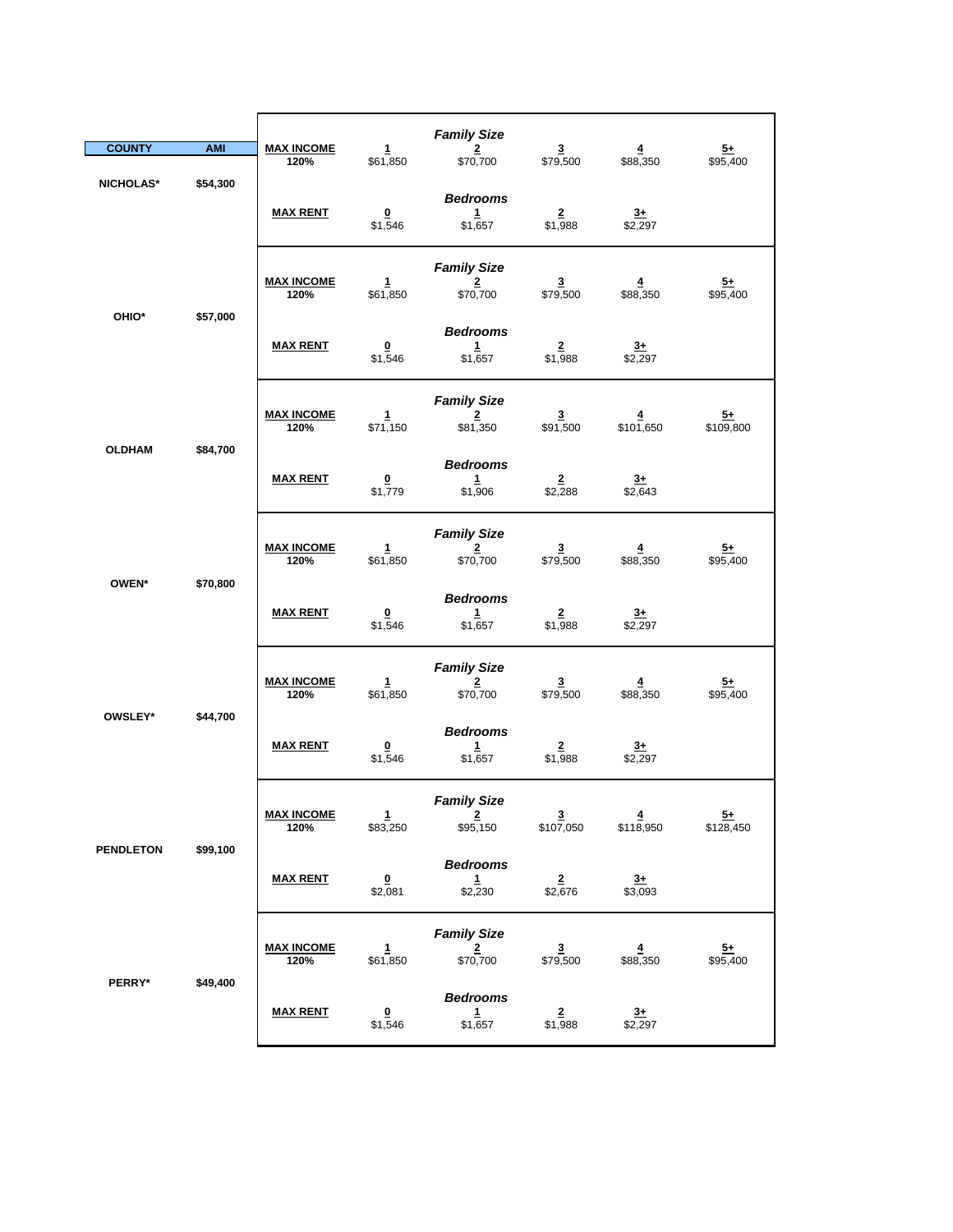| <b>COUNTY</b>              | <b>AMI</b> | <b>MAX INCOME</b><br>120% | $\mathbf{1}$<br>\$61,850           | <b>Family Size</b><br>$\overline{2}$<br>\$70,700          | $\overline{\mathbf{3}}$<br>\$79,500 | $\overline{4}$<br>\$88,350          | $\frac{5+}{2}$<br>\$95,400  |
|----------------------------|------------|---------------------------|------------------------------------|-----------------------------------------------------------|-------------------------------------|-------------------------------------|-----------------------------|
| PIKE*                      | \$49,200   | <b>MAX RENT</b>           | $\overline{\mathbf{0}}$<br>\$1,546 | <b>Bedrooms</b><br>1<br>\$1,657                           | $\overline{2}$<br>\$1,988           | $3+$<br>\$2,297                     |                             |
|                            |            | <b>MAX INCOME</b><br>120% | $\mathbf{1}$<br>\$61,850           | <b>Family Size</b><br>$\overline{2}$<br>\$70,700          | $\overline{\mathbf{3}}$<br>\$79,500 | 4<br>\$88,350                       | <u>5+</u><br>\$95,400       |
| <b>POWELL*</b><br>\$59,200 |            | <b>MAX RENT</b>           | $\overline{\mathbf{0}}$<br>\$1,546 | <b>Bedrooms</b><br>$\mathbf{1}$<br>\$1,657                | $\overline{2}$<br>\$1,988           | $\frac{3+}{2,297}$                  |                             |
|                            |            | <b>MAX INCOME</b><br>120% | $\mathbf{1}$<br>\$61,850           | <b>Family Size</b><br>$\overline{2}$<br>\$70,700          | $\mathbf{3}$<br>\$79,500            | $\overline{\mathbf{4}}$<br>\$88,350 | $5+$<br>\$95,400            |
| <b>PULASKI*</b>            | \$59,300   | <b>MAX RENT</b>           | $\overline{\mathbf{0}}$<br>\$1,546 | <b>Bedrooms</b><br>$\mathbf{1}$<br>\$1,657                | $\overline{2}$<br>\$1,988           | $\overline{3+}$<br>\$2,297          |                             |
|                            |            | <b>MAX INCOME</b><br>120% | 1<br>\$61,850                      | <b>Family Size</b><br>$\overline{\mathbf{2}}$<br>\$70,700 | $\frac{3}{1}$ \$79,500              | $\frac{4}{1}$ \$88,350              | $\frac{5+}{95,400}$         |
| <b>ROBERTSON*</b>          | \$62,500   | <b>MAX RENT</b>           | $\overline{\mathbf{0}}$<br>\$1,546 | <b>Bedrooms</b><br>$\mathbf{1}$<br>\$1,657                | $\overline{2}$<br>\$1,988           | $\overline{3+}$<br>\$2,297          |                             |
|                            | \$56,900   | <b>MAX INCOME</b><br>120% | $\mathbf{1}$<br>\$61,850           | <b>Family Size</b><br>$\overline{2}$<br>\$70,700          | $\overline{\mathbf{3}}$<br>\$79,500 | $\overline{\mathbf{4}}$<br>\$88,350 | $\frac{5+}{2}$<br>\$95,400  |
| <b>ROCKCASTLE*</b>         |            | <b>MAX RENT</b>           | $\overline{\mathbf{0}}$<br>\$1,546 | <b>Bedrooms</b><br>1<br>\$1,657                           | $\overline{2}$<br>\$1,988           | $3+$<br>\$2,297                     |                             |
| <b>ROWAN*</b>              | \$59,400   | <b>MAX INCOME</b><br>120% | 1<br>\$61,850                      | <b>Family Size</b><br>$\overline{2}$<br>\$70,700          | $\overline{3}$<br>\$79,500          | $\overline{4}$<br>\$88,350          | $\overline{5+}$<br>\$88,350 |
|                            |            | <b>MAX RENT</b>           | $\overline{\mathbf{0}}$<br>\$1,546 | <b>Bedrooms</b><br>$\mathbf{1}$<br>\$1,657                | $\frac{2}{1,988}$                   | $\frac{3+}{2,209}$                  |                             |
|                            |            | <b>MAX INCOME</b><br>120% | $\mathbf{1}$<br>\$61,850           | <b>Family Size</b><br>$\overline{\mathbf{2}}$<br>\$70,700 | $\frac{3}{1}$ \$79,500              | $\frac{4}{1}$ \$88,350              | $\frac{5+}{2}$<br>\$95,400  |
| <b>RUSSELL*</b>            | \$55,000   | <b>MAX RENT</b>           | $\overline{\mathbf{0}}$<br>\$1,546 | <b>Bedrooms</b><br>$\mathbf{1}$<br>\$1,657                | $\overline{2}$<br>\$1,988           | $3+$<br>\$2,297                     |                             |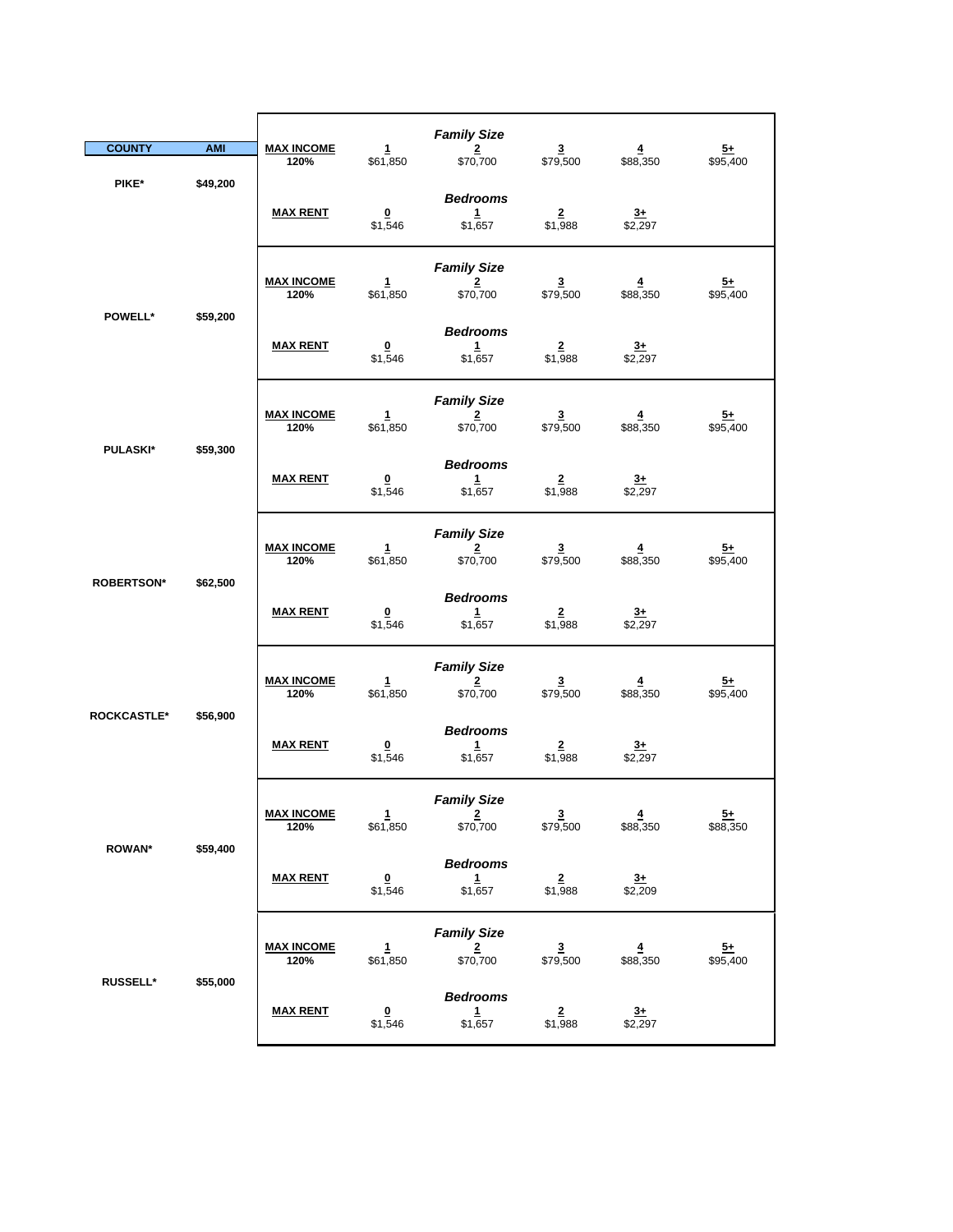| <b>COUNTY</b>  | <b>AMI</b> | <b>MAX INCOME</b><br>120% | $\mathbf{1}$<br>\$73,350           | <b>Family Size</b><br>$\overline{2}$<br>\$83,850          | $\overline{\mathbf{3}}$<br>\$94,300 | $\overline{4}$<br>\$104,800 | $\frac{5+}{2}$<br>\$104,800  |
|----------------|------------|---------------------------|------------------------------------|-----------------------------------------------------------|-------------------------------------|-----------------------------|------------------------------|
| <b>SCOTT</b>   | \$87,300   | <b>MAX RENT</b>           | $\Omega$<br>\$1,834                | <b>Bedrooms</b><br>$\mathbf{1}$<br>\$1,965                | $\overline{2}$<br>\$2,358           | $3+$<br>\$2,620             |                              |
| <b>SHELBY</b>  | \$87,600   | <b>MAX INCOME</b><br>120% | $\mathbf{1}$<br>\$73,600           | <b>Family Size</b><br>$\overline{2}$<br>\$84,100          | $\overline{\mathbf{3}}$<br>\$94,650 | 4<br>\$105,150              | $\overline{5+}$<br>\$113,550 |
|                |            | <b>MAX RENT</b>           | $\overline{\mathbf{0}}$<br>\$1,840 | <b>Bedrooms</b><br>$\mathbf{1}$<br>\$1,971                | $\frac{2}{2,366}$                   | $\frac{3+}{2,734}$          |                              |
| SIMPSON*       | \$65,300   | <b>MAX INCOME</b><br>120% | $\mathbf{1}$<br>\$61,850           | <b>Family Size</b><br>$\overline{\mathbf{2}}$<br>\$70,700 | $\overline{\mathbf{3}}$<br>\$79,500 | $\overline{4}$<br>\$88,350  | $5+$<br>\$95,400             |
|                |            | <b>MAX RENT</b>           | $\overline{\mathbf{0}}$<br>\$1,546 | <b>Bedrooms</b><br>$\mathbf{1}$<br>\$1,657                | $\overline{2}$<br>\$1,988           | $\overline{3+}$<br>\$2,297  |                              |
|                |            | <b>MAX INCOME</b><br>120% | $\mathbf{1}$<br>\$71,150           | <b>Family Size</b><br>$\overline{2}$<br>\$81,350          | $\frac{3}{1,500}$                   | $\frac{4}{101,650}$         | $\frac{5+}{109,800}$         |
| <b>SPENCER</b> | \$84,700   | <b>MAX RENT</b>           | $\overline{\mathbf{0}}$<br>\$1,779 | <b>Bedrooms</b><br>$\mathbf{1}$<br>\$1,906                | $\overline{2}$<br>\$2,288           | $rac{3+}{2}$<br>\$2,643     |                              |
| TAYLOR*        | \$63,000   | <b>MAX INCOME</b><br>120% | $\mathbf{1}$<br>\$61,850           | <b>Family Size</b><br>2<br>\$70,700                       | $\overline{\mathbf{3}}$<br>\$79,500 | $\overline{4}$<br>\$88,350  | $\frac{5+}{2}$<br>\$95,400   |
|                |            | <b>MAX RENT</b>           | $\overline{\mathbf{0}}$<br>\$1,546 | <b>Bedrooms</b><br>$\mathbf{1}$<br>\$1,657                | $\overline{2}$<br>\$1,988           | $\frac{3+}{2,297}$          |                              |
| <b>TODD*</b>   | \$62,800   | <b>MAX INCOME</b><br>120% | $\mathbf{1}$<br>\$61,850           | <b>Family Size</b><br>$\overline{2}$<br>\$70,700          | $\frac{3}{1}$ \$79,500              | $\frac{4}{1}$ \$88,350      | $\frac{5+}{95,400}$          |
|                |            | <b>MAX RENT</b>           | $\overline{\mathbf{0}}$<br>\$1,546 | <b>Bedrooms</b><br>$\mathbf{1}$<br>\$1,657                | $\overline{2}$<br>\$1,988           | $3+$<br>\$2,297             |                              |
|                |            | <b>MAX INCOME</b><br>120% | $\frac{1}{661,850}$                | <b>Family Size</b><br>$\frac{2}{\$70,700}$                | $\frac{3}{1}$ \$79,500              | $\frac{4}{1}$ \$88,350      | $\frac{5+}{95,400}$          |
| <b>TRIGG*</b>  | \$70,500   | <b>MAX RENT</b>           | $\overline{\mathbf{0}}$<br>\$1,546 | <b>Bedrooms</b><br>$\mathbf{1}$<br>\$1,657                | $\overline{2}$<br>\$1,988           | $3+$<br>\$2,297             |                              |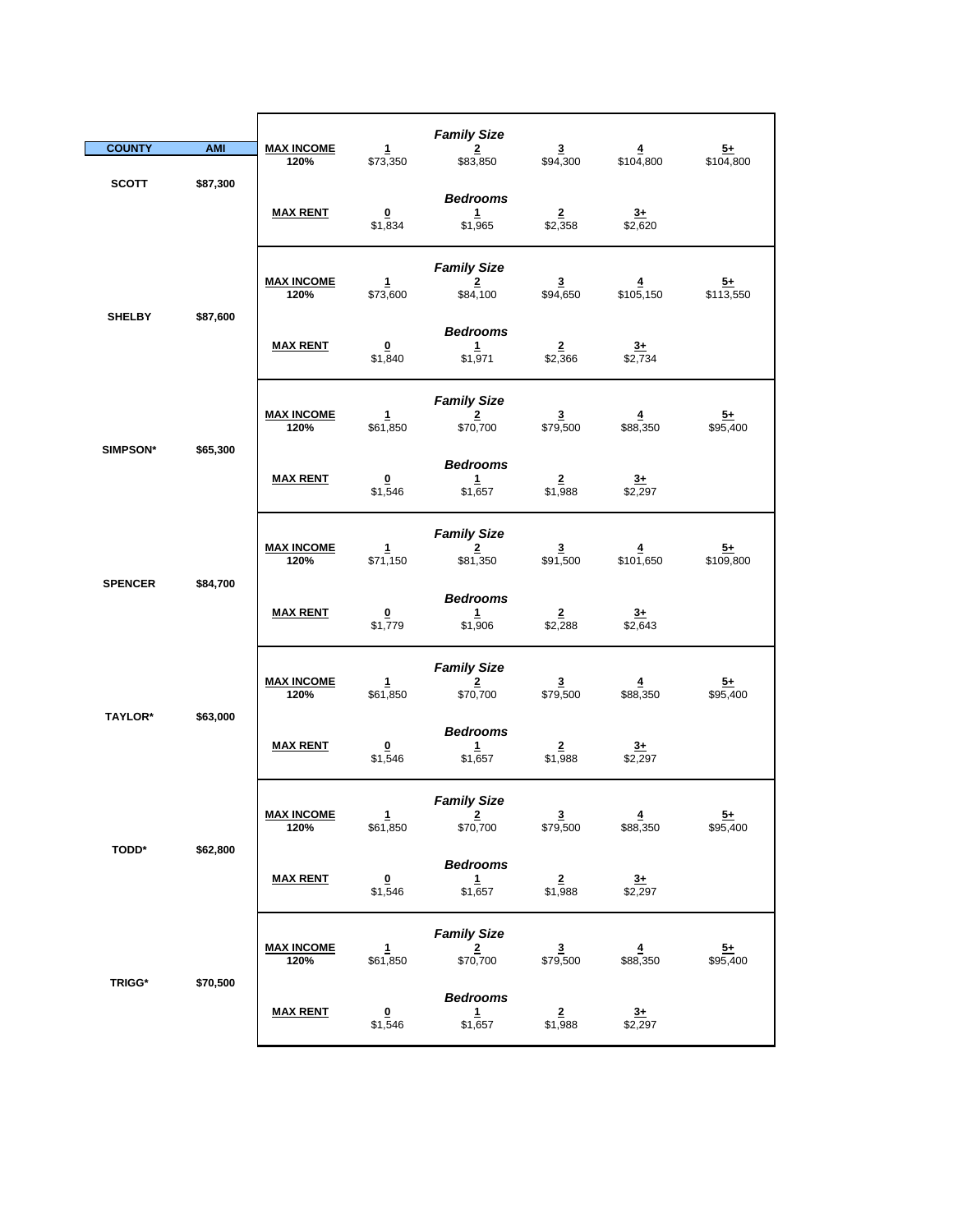| <b>COUNTY</b>     | <b>AMI</b> | <b>MAX INCOME</b><br>120% | 1<br>\$61,850                      | <b>Family Size</b><br>$\overline{2}$<br>\$70,700          | $\overline{\mathbf{3}}$<br>\$79,500 | $\overline{\mathbf{4}}$<br>\$88,350 | $\frac{5+}{2}$<br>\$95,400  |
|-------------------|------------|---------------------------|------------------------------------|-----------------------------------------------------------|-------------------------------------|-------------------------------------|-----------------------------|
| <b>TRIMBLE</b>    | \$67,600   | <b>MAX RENT</b>           | $\overline{\mathbf{0}}$<br>\$1,546 | <b>Bedrooms</b><br>$\mathbf{1}$<br>\$1,657                | $\overline{2}$<br>\$1,988           | $3+$<br>\$2,297                     |                             |
|                   |            | <b>MAX INCOME</b><br>120% | 1<br>\$61,850                      | <b>Family Size</b><br>2<br>\$70,700                       | 3<br>\$79,500                       | 4<br>\$88,350                       | $\overline{5+}$<br>\$95,400 |
| <b>UNION*</b>     | \$61,500   | <b>MAX RENT</b>           | $\pmb{0}$<br>\$1,546               | <b>Bedrooms</b><br>1<br>\$1,657                           | $\frac{2}{1,988}$                   | $\frac{3+}{2}$ \$2,297              |                             |
| <b>WARREN*</b>    | \$75,100   | <b>MAX INCOME</b><br>120% | $\mathbf{1}$<br>\$63,100           | <b>Family Size</b><br>$\overline{\mathbf{2}}$<br>\$72,100 | 3<br>\$81,150                       | $\overline{\mathbf{4}}$<br>\$90,150 | <u>5+</u><br>\$97,350       |
|                   |            | <b>MAX RENT</b>           | 0<br>\$1,578                       | <b>Bedrooms</b><br>$\mathbf 1$<br>\$1,690                 | $\overline{2}$<br>\$2,029           | $\frac{3+}{2,344}$                  |                             |
|                   |            | <b>MAX INCOME</b><br>120% | $\mathbf{1}$<br>\$61,850           | <b>Family Size</b><br>$\overline{\mathbf{2}}$<br>\$70,700 | $\frac{3}{1}$ \$79,500              | $\overline{4}$<br>\$88,350          | $\frac{5+}{95,400}$         |
| <b>WASHINGTON</b> | \$71,900   | <b>MAX RENT</b>           | $\overline{\mathbf{0}}$<br>\$1,546 | <b>Bedrooms</b><br>1<br>\$1,657                           | $\overline{\mathbf{2}}$<br>\$1,988  | $3+$<br>\$2,297                     |                             |
| <b>WAYNE*</b>     | \$54,300   | <b>MAX INCOME</b><br>120% | $\mathbf{1}$<br>\$61,850           | <b>Family Size</b><br>$\overline{2}$<br>\$70,700          | $\overline{\mathbf{3}}$<br>\$79,500 | $\overline{4}$<br>\$88,350          | $\frac{5+}{2}$<br>\$95,400  |
|                   |            | <b>MAX RENT</b>           | $\overline{\mathbf{0}}$<br>\$1,546 | <b>Bedrooms</b><br>$\mathbf{1}$<br>\$1,657                | $\overline{\mathbf{2}}$<br>\$1,988  | $\overline{3+}$<br>\$2,297          |                             |
| <b>WEBSTER*</b>   | \$63,400   | <u>MAX INCOME</u><br>120% | 1<br>\$61,850                      | <b>Family Size</b><br>$\overline{2}$<br>\$70,700          | $\overline{\mathbf{3}}$<br>\$79,500 | 4<br>\$88,350                       | $\overline{5+}$<br>\$95,400 |
|                   |            | <b>MAX RENT</b>           | $\overline{\mathbf{0}}$<br>\$1,546 | <b>Bedrooms</b><br>$\mathbf{1}$<br>\$1,657                | $\frac{2}{1,988}$                   | $\frac{3+}{2,297}$                  |                             |
|                   |            | <b>MAX INCOME</b><br>120% | $\mathbf{1}$<br>\$61,850           | <b>Family Size</b><br>$\overline{\mathbf{2}}$<br>\$70,700 | $\overline{\mathbf{3}}$<br>\$79,500 | $\overline{4}$<br>\$88,350          | $5+$<br>\$95,400            |
| WHITLEY*          | \$55,100   | <b>MAX RENT</b>           | $\overline{\mathbf{0}}$<br>\$1,546 | <b>Bedrooms</b><br>$\mathbf{1}$<br>\$1,657                | $\overline{2}$<br>\$1,988           | $rac{3+}{2}$<br>\$2,297             |                             |